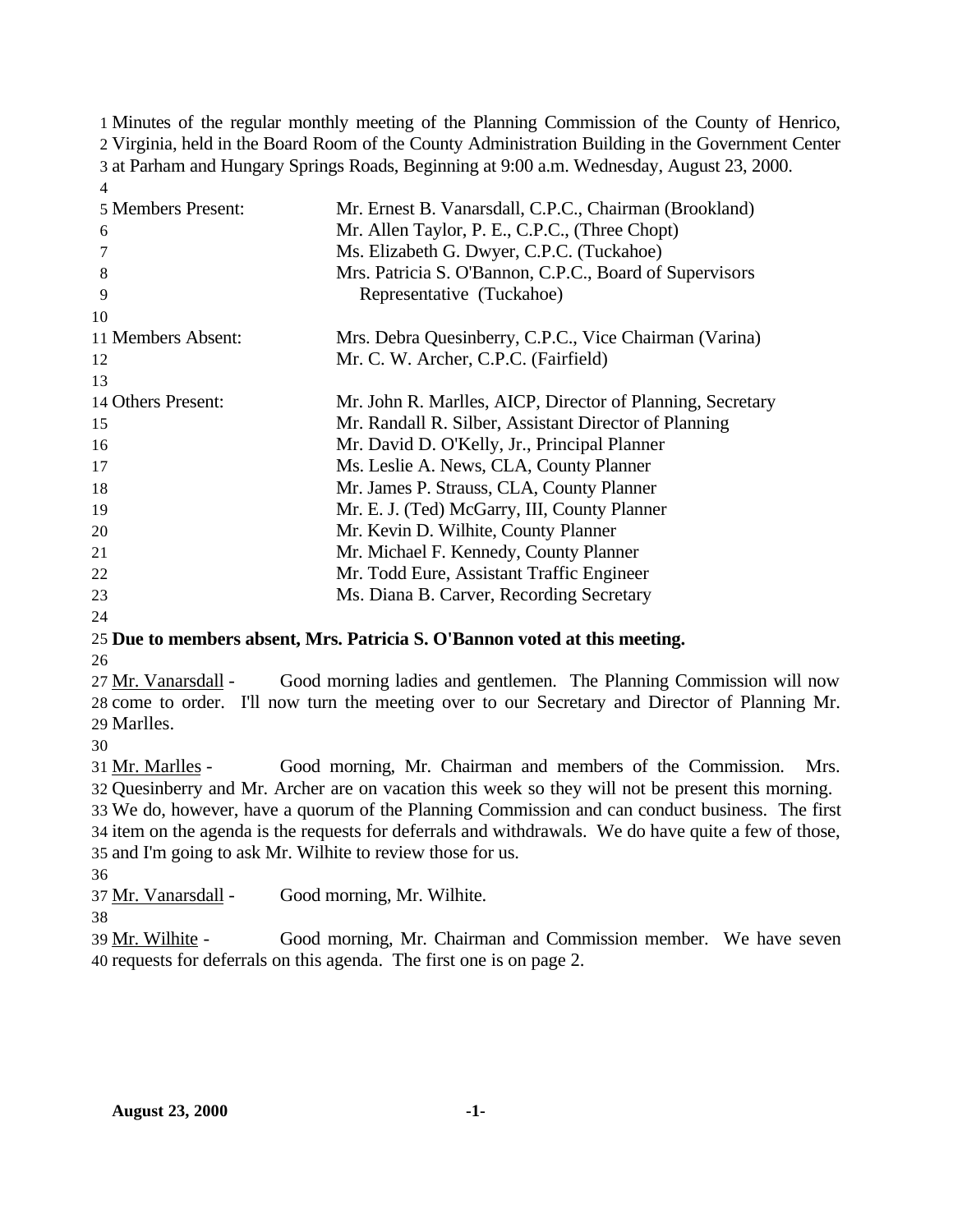#### 41 **TRANSFER OF APPROVAL**

 $42$ 

| Christopher N. Crowe for Elbert & Sons, L.L.C.: Request for    |
|----------------------------------------------------------------|
| approval of a transfer of approval, as required by Chapter 24, |
| Section 24-106 of the Henrico County Code, from Vantage        |
| Properties, Inc. to Elbert & Sons, L.L.C. The 2.6 acre site is |
| located on the northwest corner of Waller Road and Edward      |
| Holland Drive on parcel 103-A-91B. The zoning is M-1, Light    |
| Industrial District. County water and sewer. (Brookland)       |
|                                                                |
|                                                                |
|                                                                |

45 Mr. Wilhite - The applicant is requesting deferral to the September 27, 2000, meeting. 46

47 Mr. Vanarsdall - Is there anyone in the audience in opposition to the deferment of POD-109- 86, Colonial Printing (formerly Federal Express Van Station)? No opposition. I move POD-109- 86, Colonial Printing (formerly Federal Express Van Station), be deferred until September 27, at the applicant's request.

51

52 Mr. Taylor - Second.

53

54 Mr. Vanarsdall - The motion was made by Mr. Vanarsdall and seconded by Mr. Taylor. All 55 in favor say aye…all opposed say nay. The motion carries.

56

57 At the request of the applicant, the Planning Commission deferred the transfer of approval for 58 POD-109-96, Colonial Printing (formerly Federal Express Van Station), to its September 27, 59 2000, meeting.

60

#### 61 **PLAN OF DEVELOPMENT**

62

| POD-66-00                    | <b>TIMMONS</b> for Third Generation, L. P. and Lucor Inc.:         |
|------------------------------|--------------------------------------------------------------------|
| Jiffy Lube - W. Broad Street | Request for approval of a plan of development, as required by      |
|                              | Chapter 24, Section 24-106 of the Henrico County Code to           |
|                              | construct a one-story, 2,236 square foot automotive service        |
|                              | facility. The 0.58 acre site is located on the northeast corner of |
|                              | W. Broad Street (U. S. Route 250) and Libbie Avenue on parcel      |
|                              | 103-10-C-6. The zoning is B-3, Business District. County water     |
|                              | and sewer. ( <b>Brookland</b> )                                    |

63

64

65 Mr. Wilhite - The applicant is requesting deferral to the September 27, 2000, meeting.

66

67 Mr. Vanarsdall - Is there anyone in the audience in opposition to the deferment of POD-66- 68 00, Jiffy Lube - W. Broad Street? No opposition. I move POD-66-00, Jiffy Lube - W. Broad 69 Street, be deferred until September 27, at the applicant's request.

- 70
- 71 Ms. Dwyer Second.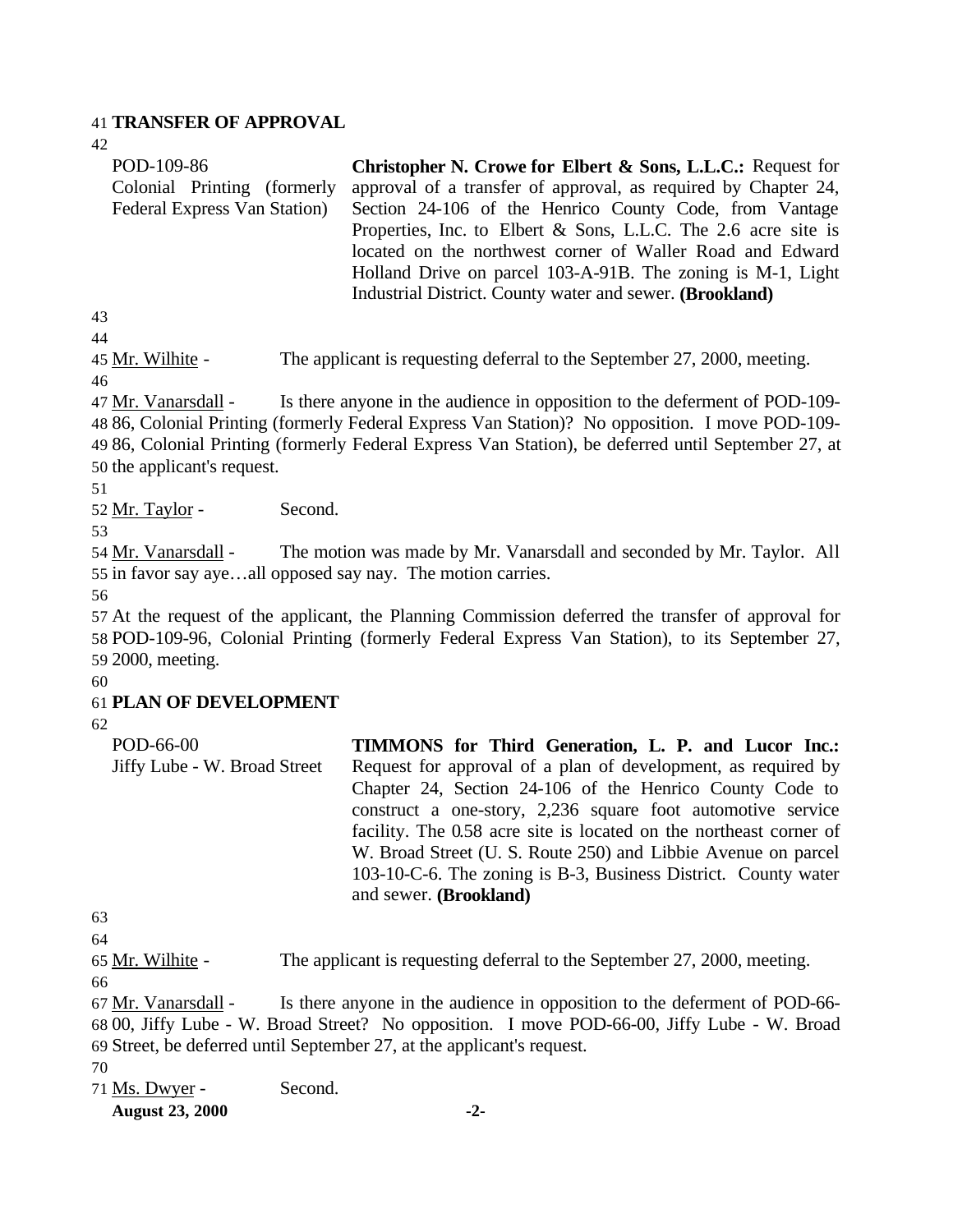72

73 Mr. Vanarsdall - The motion was made by Mr. Vanarsdall and seconded by Ms. Dwyer. All 74 in favor say aye…all opposed say nay. The motion carries.

75

76 At the request of the applicant, the Planning Commission deferred POD-66-00, Jiffy Lube - W. 77 Broad Street, to its September 27, 2000, meeting.

#### 78

### 79 **LANDSCAPE & LIGHTING PLAN**

#### 80

| $LP/POD-75-99$   | <b>TIMMONS:</b> Request for approval of a landscape and lighting        |
|------------------|-------------------------------------------------------------------------|
| FBI Field Office | plan as required by Chapter 24, Sections 24-106 and 24-106.2 of         |
|                  | the Henrico County Code. The 12.2 acre site is located at 1920-         |
|                  | 82 Parham Road, Parham Place Office Park on parcel 52-A-5.              |
|                  | The zoning is O-2C, Office District (Conditional). ( <b>Brookland</b> ) |

81

82 Mr. Wilhite - The applicant is requesting deferral to the September 27, 2000, meeting.

83

84 Mr. Vanarsdall - Is there anyone in the audience in opposition to the FBI building, POD-75-85 99? No opposition. I move that LP/POD-75-99, FBI Field Office, be deferred until September 86 27, at the applicant's request.

87

88 Mr. Taylor - Second.

89

90 Mr. Vanarsdall - The motion was made by Mr. Vanarsdall and seconded by Mr. Taylor. All 91 in favor say aye…all opposed say nay. The motion carries.

92

93 At the request of the applicant, the Planning Commission deferred LP/POD-75-99, landscape and 94 lighting plan for the FBI Field Office, to its September 27, 2000, meeting.

## 95

## 96 **LANDSCAPE & LIGHTING PLAN**

97

LP/POD-80-99 Downtown Short Pump **Balzer & Associates P. C.:** Request for approval of a landscape and lighting plan as required by Chapter 24, Sections 24-106 and 24-106.2 of the Henrico County Code. The 23.18 acre site is located on the southeast corner of W. Board Street (U. S. Route 250) and Pouncey Tract Road on parcels 36-A-19G, 19H, 19I, 19J, 21 22N and 25. The zoning is B-2C, Business District (Conditional), M-1, Light Industrial District and WBSO (West Broad Street Overlay District). **(Three Chopt)** 

98

99

100 Mr. Wilhite - The applicant is requesting deferral to the September 27, 2000, meeting.

101 Mr. Vanarsdall - Is there anyone in the audience in opposition to defer POD-80-99,

102 Downtown Short Pump - Silver Diner, to September 27, at the applicant's request? No opposition. 103 Mr. Taylor.

104

**August 23, 2000 -3-**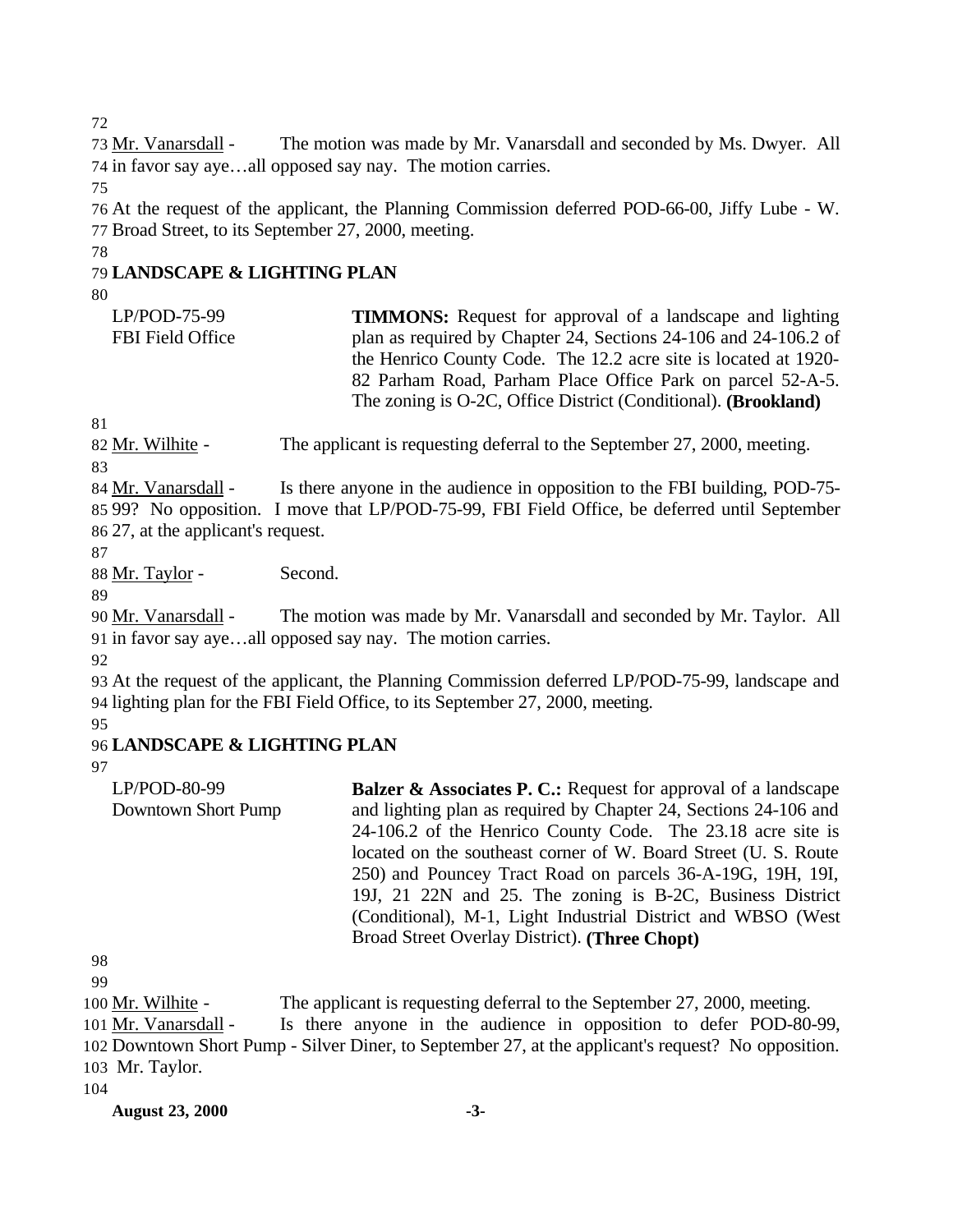105 Mr. Taylor - I move POD-80-99, Downtown Short Pump - Silver Diner, be deferred to 106 September 27, 2000, at the applicant's request. 107 108 Ms. Dwyer - Second. 109 110 Mr. Vanarsdall - The motion was made by Mr. Taylor and seconded by Ms. Dwyer. All in 111 favor say aye…all opposed say nay. The motion carries. 112 113 At the request of the applicant, the Planning Commission deferred POD-80-99, (Revised) 114 Downtown Short Pump - Silver Diner, to its September 27, 2000, meeting. 115 116 **PLAN OF DEVELOPMENT & SPECIAL EXCEPTION** 117 POD-69-00 Kings Crossing Phase 5 - Castile Road **Foster & Miller, P. C. for Weinstein Associates and Weinstein Management Company, Inc.:** Request for approval of a plan of development and special exception for buildings three stories in height, as required by Chapter 24, Sections 24- 106 and 24-94(b) of the Henrico County Code to construct eight, three-story apartment buildings containing 168 units and a pool house. The 11.6 acre site is located on the south line of Castile Road, approximately 630 feet east of Pump Road on parcels 99- A-7, 58C and part of 89-A-28B. The zoning is R-5, General Residence District. County water and sewer. **(Tuckahoe)** 118 119 120 Mr. Wilhite - The applicant is requesting deferral to the September 27, 2000, meeting. 121 122 Mr. Vanarsdall - Is there anyone in the audience in opposition to defer POD-69-00, Kings 123 Crossing Phase 5 - Castile Road, to September 27, at the applicant's request. No Opposition. Ms. 124 Dwyer. 125 126 Ms. Dwyer - I move that we defer POD-69-00, Kings Crossing Phase 5, to September 127 27, 2000, at the applicant's request. 128 129 Mr. Taylor - Second. 130 131 Mr. Vanarsdall - The motion was made by Ms. Dwyer and seconded by Mr. Taylor. All in 132 favor say aye…all opposed say nay. The motion carries. 133 134 At the request of the applicant, the Planning Commission deferred POD-69-00, Kings Crossing 135 Phase 5 - Castile Road, to its September 27, 2000, meeting. 136 137 **PLAN OF DEVELOPMENT** 138 POD-73-00 Air Tech Center - Eubank **Keith & Associates, Inc. for PPD Property Inc., Brizzolara & Brizzolara and Standard Properties Inc.:** Request for approval

**August 23, 2000 -4-**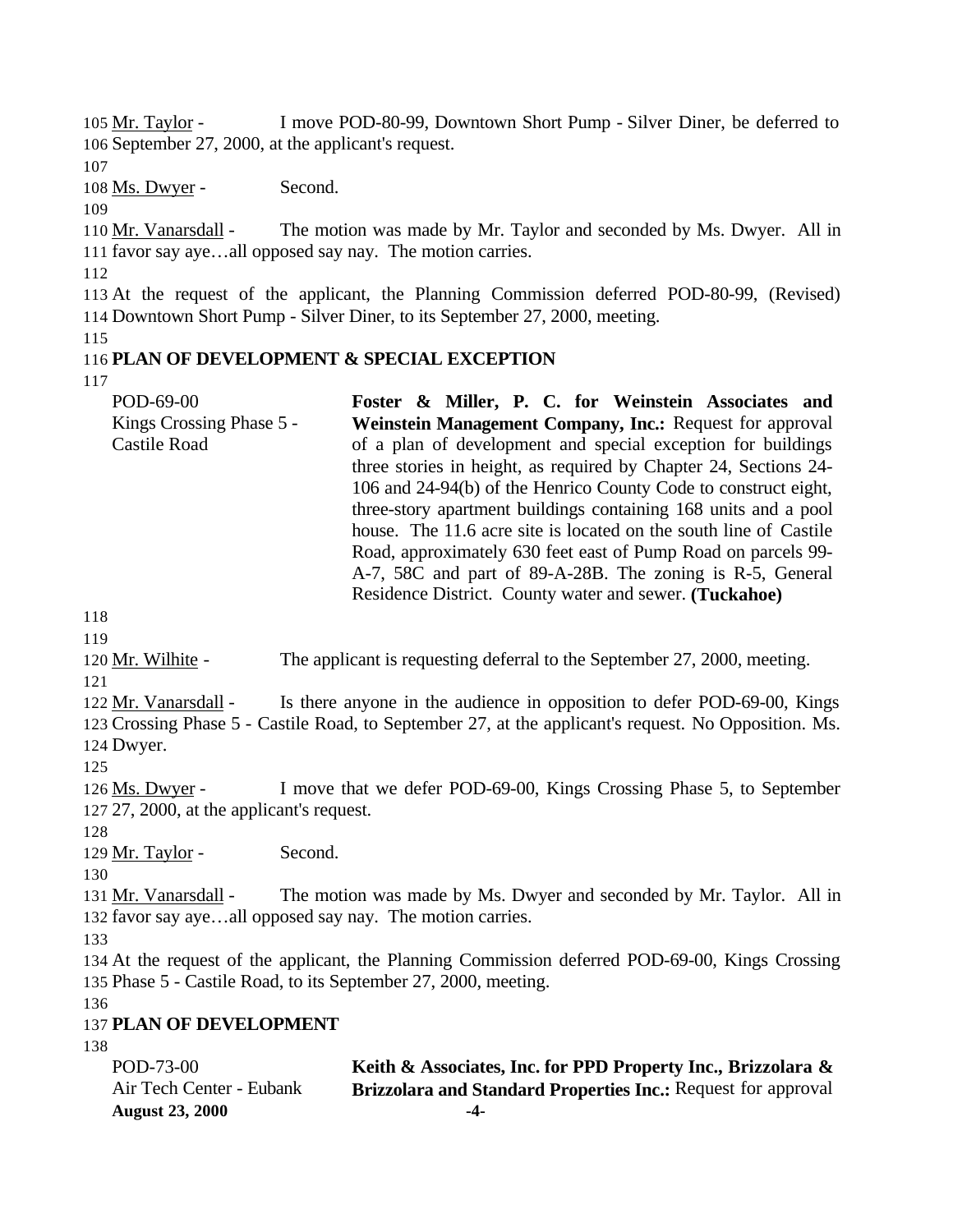| Road                                                      | of a plan of development, as required by Chapter 24, Section 24-<br>106 of the Henrico County Code to construct three, one-story<br>office/warehouses totaling 96,710 square feet. The 5.93 acre<br>site is located on the north line of Eubank Road, approximately<br>650 feet west of Glen Alden Drive on parcels 172-A-15, 172-3-<br>C-3 and part of parcel 172-2-3-39C. The zoning is M-1, Light<br>Industrial District and ASO (Airport Safety Overlay District).<br>County water and sewer. (Varina) |
|-----------------------------------------------------------|------------------------------------------------------------------------------------------------------------------------------------------------------------------------------------------------------------------------------------------------------------------------------------------------------------------------------------------------------------------------------------------------------------------------------------------------------------------------------------------------------------|
| 139                                                       |                                                                                                                                                                                                                                                                                                                                                                                                                                                                                                            |
| 140                                                       |                                                                                                                                                                                                                                                                                                                                                                                                                                                                                                            |
| 141 Mr. Wilhite -<br>142                                  | The applicant is requesting deferral to the September 27, 2000, meeting.                                                                                                                                                                                                                                                                                                                                                                                                                                   |
| 143 Mr. Vanarsdall -                                      | Is there anyone in the audience in opposition to the deferment of POD-73-<br>144 00, Air Tech Center - Eubank Road? No opposition. Ms. Dwyer.                                                                                                                                                                                                                                                                                                                                                              |
| 145<br>146 Ms. Dwyer -<br>147 at the applicant's request. | I move that we defer POD-73-00, Air Tech Center, to September 27, 2000,                                                                                                                                                                                                                                                                                                                                                                                                                                    |
| 148                                                       |                                                                                                                                                                                                                                                                                                                                                                                                                                                                                                            |
| 149 Mr. Taylor -                                          | Second.                                                                                                                                                                                                                                                                                                                                                                                                                                                                                                    |
| 150                                                       |                                                                                                                                                                                                                                                                                                                                                                                                                                                                                                            |
| 151 Mr. Vanarsdall -                                      | The motion was made by Ms. Dwyer and seconded by Mr. Taylor. All in<br>152 favor say ayeall opposed say nay. The motion carries.                                                                                                                                                                                                                                                                                                                                                                           |
| 153                                                       |                                                                                                                                                                                                                                                                                                                                                                                                                                                                                                            |
|                                                           | 154 At the request of the applicant, the Planning Commission deferred POD-73-00, Air Tech Center -                                                                                                                                                                                                                                                                                                                                                                                                         |
|                                                           | 155 Eubank Road, to its September 27, 2000, meeting.                                                                                                                                                                                                                                                                                                                                                                                                                                                       |
| 156                                                       |                                                                                                                                                                                                                                                                                                                                                                                                                                                                                                            |
| <b>157 SUBDIVISION</b>                                    |                                                                                                                                                                                                                                                                                                                                                                                                                                                                                                            |
| 158                                                       |                                                                                                                                                                                                                                                                                                                                                                                                                                                                                                            |
| <b>Orams Estates</b><br>(August 2000 Plan)                | Engineering Design Associates for Louise T. Dooley and<br>Wayne Morris Construction: The 2.858 acre site is located on<br>the east line of Orams Lane, approximately 290 feet north of Nine<br>Mile Road (State Route 33) on parcel 141-A-83N. The zoning is<br>R-3, One-Family Residence District. County water and sewer.<br>(Varina) 10 Lots                                                                                                                                                            |
| 159                                                       |                                                                                                                                                                                                                                                                                                                                                                                                                                                                                                            |
| 160 Mr. Wilhite -                                         | This is our last request for deferrals. The applicant is also requesting                                                                                                                                                                                                                                                                                                                                                                                                                                   |
| 161 deferral to the September 27, 2000, meeting.          |                                                                                                                                                                                                                                                                                                                                                                                                                                                                                                            |
| 162                                                       |                                                                                                                                                                                                                                                                                                                                                                                                                                                                                                            |
| 163 Mr. Vanarsdall -                                      | Is there anyone in the audience in opposition to the deferment of subdivision                                                                                                                                                                                                                                                                                                                                                                                                                              |
|                                                           | 164 Orams Estates (August 2000 Plan)? No opposition. Ms. Dwyer.                                                                                                                                                                                                                                                                                                                                                                                                                                            |
| 165                                                       |                                                                                                                                                                                                                                                                                                                                                                                                                                                                                                            |
| 166 Ms. Dwyer -                                           | I move that we defer Orams Estates (August 2000 Plan) to September 27,                                                                                                                                                                                                                                                                                                                                                                                                                                     |
| 167 2000, at the applicant's request.                     |                                                                                                                                                                                                                                                                                                                                                                                                                                                                                                            |
| 168                                                       |                                                                                                                                                                                                                                                                                                                                                                                                                                                                                                            |
| 169 Mr. Taylor -                                          | Second.                                                                                                                                                                                                                                                                                                                                                                                                                                                                                                    |
| 170                                                       |                                                                                                                                                                                                                                                                                                                                                                                                                                                                                                            |
| <b>August 23, 2000</b>                                    | $-5-$                                                                                                                                                                                                                                                                                                                                                                                                                                                                                                      |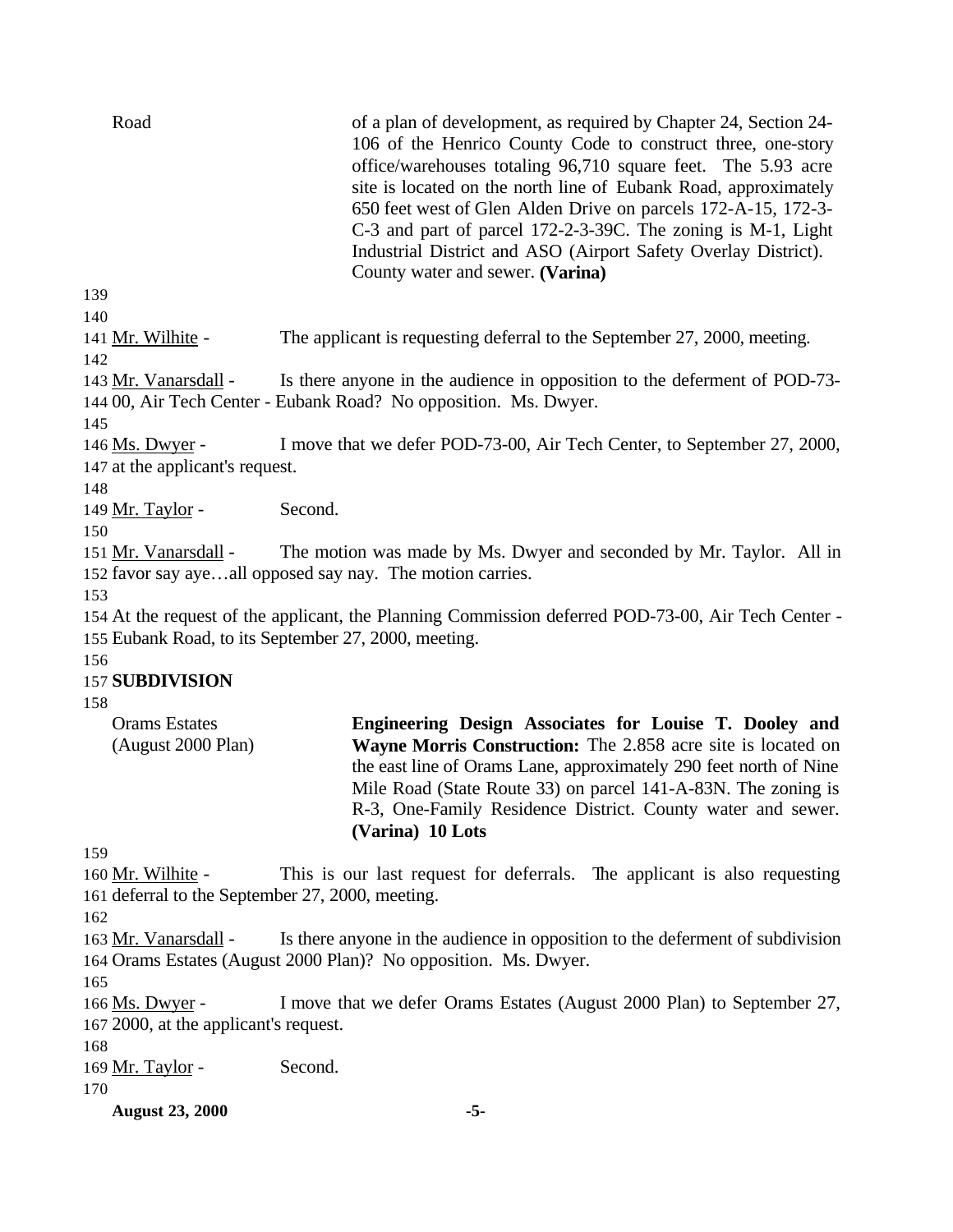**August 23, 2000 -6-** Mr. Vanarsdall - The motion was made by Ms. Dwyer and seconded by Mr. Taylor. All in favor say aye…all opposed say nay. The motion carries. At the request of the applicant, the Planning Commission deferred subdivision Orams Estates (August 2000 Plan) to its September 27, 2000, meeting. 177 Mr. Vanarsdall - Is there anyone in the audience or on the Commission that would like to defer a case? All right. Thank you. Now we will take the Expedited Agenda. 180 Mr. Wilhite - Mr. Chairman, we have nine requests for expedited approval on this agenda. The first one appears on page 7, LP/POD-6-00, 7-Eleven at Innsbrook. **LANDSCAPE PLAN** LP/POD-6-00 Seven Eleven @ Innsbrook **CMSS Architects, P. C.:** Request for approval of a landscape plan as required by Chapter 24, Sections 24-106 and 24-106.2 of the Henrico County Code. The 1.62 acre site is located at the southeast corner of Cox Road and Innslake Drive on parcel 48-5- A-2B.The zoning is B-2C, Business District (Conditional). **(Three Chopt)**  Mr. Vanarsdall - All right. Is there anyone in the audience in opposition to this case, LP/POD-6-00, Seven Eleven @ Innsbrook? No opposition. Mr. Taylor. 189 Mr. Taylor - I move that LP/POD-6-00, Seven Eleven @ Innsbrook, be approved on the Expedited Agenda. Ms. Dwyer - Subject to the annotations and standard conditions for landscape plans. Mr. Taylor - Right. Subject to the annotations on the plan and the standard conditions for landscaping plans. 197 Ms. Dwyer - Second. Mr. Vanarsdall - The motion was made by Mr. Taylor and seconded by Ms. Dwyer. All in favor say aye…all opposed say nay. The motion carries. The Planning Commission approved the landscape plan for LP/POD-6-00, Seven Eleven @ Innsbrook, subject to the annotations on the plans and the standard conditions for landscape plans. **PLAN OF DEVELOPMENT** POD-67-00 Page Office Building **E. D. Lewis & Associates for JLW Associates:** Request for approval of a plan of development as required by Chapter 24, Section 24-106 of the Henrico County Code to construct a threestory, 61,174 square foot office building. The 6.374 acre site is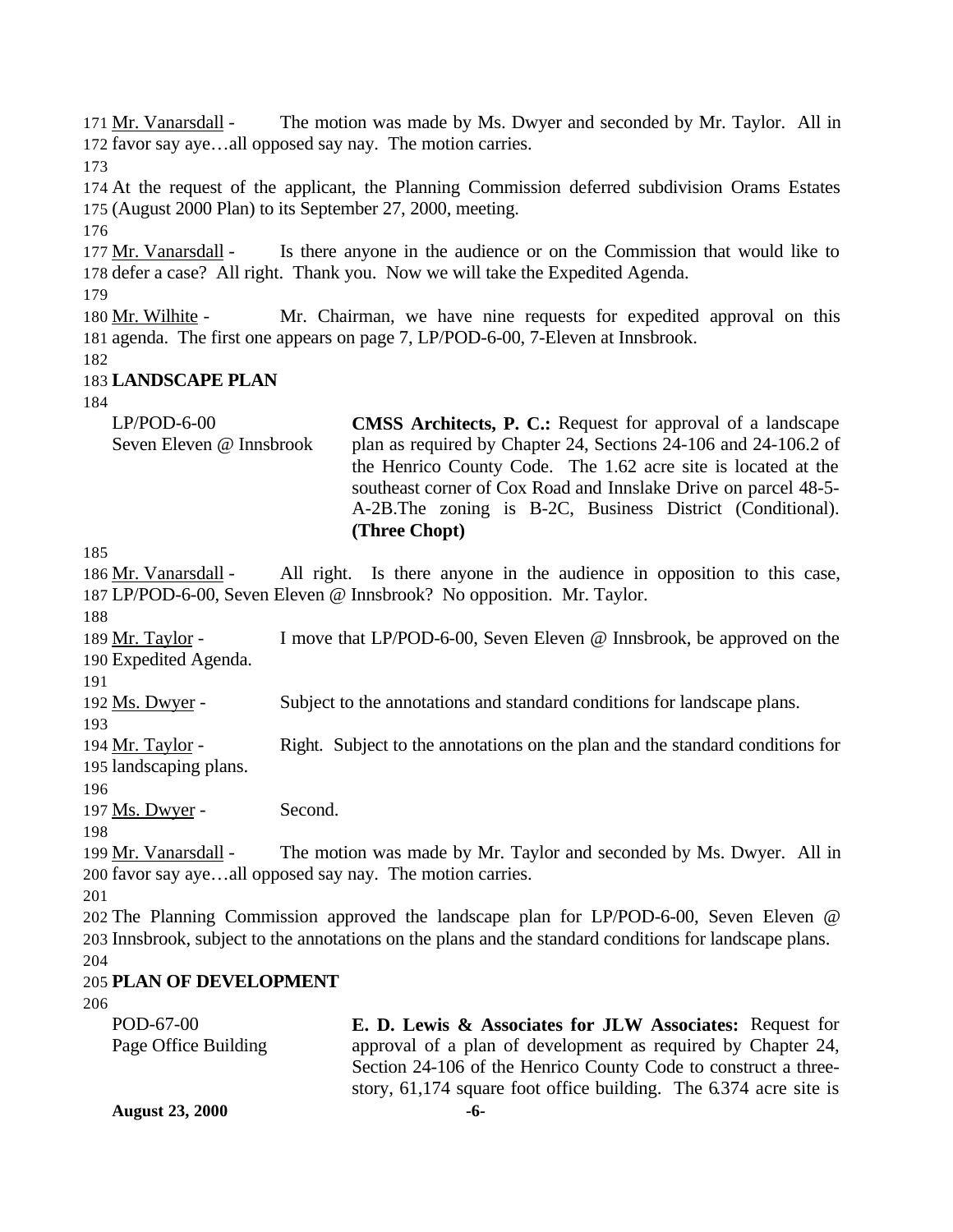located on the northwest corner of Bethlehem Road and Glenside Drive on parcels 81-A-76, 77, 78 and 79. The zoning is O-2C, Office District (Conditional). County water and sewer. **(Brookland)**

 Mr. Vanarsdall - Is there anyone in the audience in opposition to this case, POD-67-00, Page Office Building? No opposition. I move that POD-67-00 be approved with the annotations on the plan, the standard conditions for developments of this type and additional conditions Nos. 23 through 32.

214 Mr. Taylor - Second.

216 Mr. Vanarsdall - The motion was made by Mr. Vanarsdall and seconded by Mr. Taylor. All in favor say aye…all opposed say nay. The motion carries.

 The Planning Commission approved POD-67-00, Page Office Building, subject to the standard conditions attached to these minutes for developments of this type, the annotations on the plans and the following additional conditions:

 23. The right-of-way for widening of Bethlehem Road as shown on approved plans shall be dedicated to the County prior to any occupancy permits being issued. The right-of-way dedication plat and any other required information shall be submitted to the County Real Property Agent at least sixty (60) days prior to requesting occupancy permits.

- 24. The easements for drainage and utilities as shown on approved plans shall be granted to the County in a form acceptable to the County Attorney prior to any occupancy permits being issued. The easement plats and any other required information shall be submitted to the County Real Property Agent at least sixty (60) days prior to requesting occupancy permits.
- 25. The developer shall provide fire hydrants as required by the Department of Public Utilities in its approval of the utility plans and contracts.
- 26. Outside storage shall not be permitted.

 27. The proffers approved as a part of zoning case **C-28C-85** shall be incorporated in this approval.

- 28. The certification of building permits, occupancy permits and change of occupancy permits for individual units shall be based on the number of parking spaces required for the proposed uses and the amount of parking available according to approved plans.
- 29. Any necessary off-site drainage easements must be obtained in a form acceptable to the
- County Attorney prior to final approval of the construction plans by the Department of Public Works.
- 30. Deviations from County standards for pavement, curb or curb and gutter design shall be approved by the County Engineer prior to final approval of the construction plans by the Department of Public Works.
- 31. Insurance Services Office (ISO) calculations must be included with the utilities plans and

 contracts and must be approved by the Department of Public Utilities prior to the issuance of a building permit.

**August 23, 2000 -7-**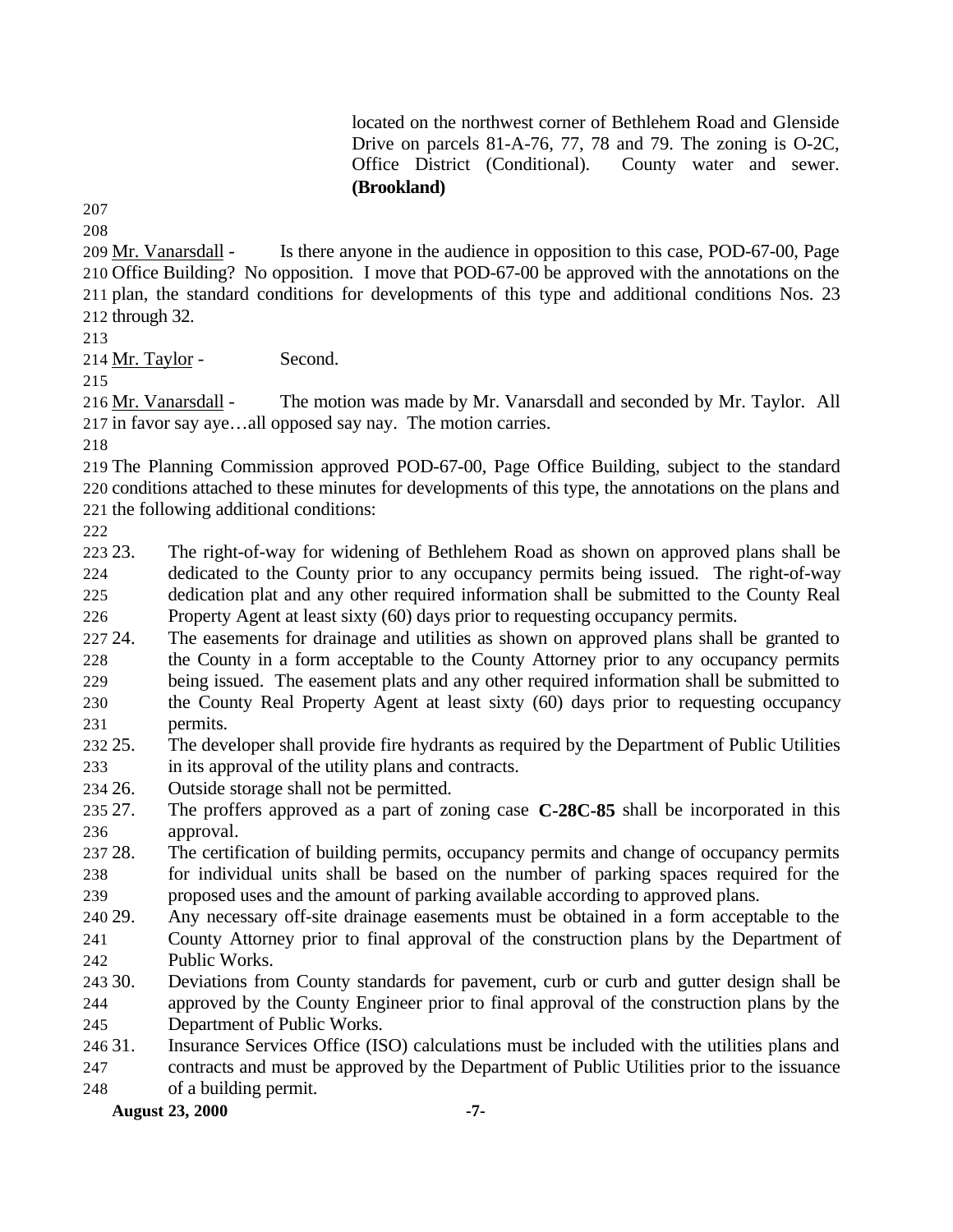32. Approval of the construction plans by the Department of Public Works does not establish the curb and gutter elevations along the Henrico County maintained right-of-way. The elevations will be set by Henrico County.

#### **SUBDIVISION**

| <b>Olde Colony Estates</b> | E. D. Lewis & Associates for First Henrico Corporation and             |
|----------------------------|------------------------------------------------------------------------|
| (August 2000 Plan)         | <b>Westbridge Development, Inc.:</b> The 73.89 acre site is located at |
|                            | the west end of First Colonial Parkway, approximately 800 feet         |
|                            | west of Route 5 and 3000 feet east of New Market Road (State)          |
|                            | Route 5) on parcel 214-A-8B. The zoning is R-3C, One-Family            |
|                            | Residence District (Conditional). County water and sewer.              |
|                            | (Varina) 135 Lots                                                      |

 Mr. Vanarsdall - Is there anyone in the audience in opposition to this case, Olde Colony Estates (August 2000 Plan)? No opposition.

260 Ms. Dwyer - I'll just mention, for those of you in the audience. Mrs. Quesinberry is not here today and she has asked me to make the motions on her cases and this is one that she finds acceptable. So, I move the approval of subdivision Olde Colony Estates (August 2000 Plan) including the standard conditions for subdivisions, additional conditions Nos. 12 through 14 and condition No. 15 which is found on the addendum to our agenda.

Mr. Taylor - Second.

 Mr. Vanarsdall - The motion was made by Ms. Dwyer and seconded by Mr. Taylor. All in favor say aye…all opposed say nay. The motion carries.

 The Planning Commission granted conditional approval to subdivision Olde Colony Estates (August 2000 Plan), subject to the standard conditions attached to these minutes for subdivision serve by public utilities, the annotations on the plans and the following additional conditions:

 12. The limits and elevation of the 100-year frequency flood shall be conspicuously noted on the plat and construction plans and labeled "Limits of 100-Year Floodplain." Dedicate floodplain as a "Variable Width Drainage & Utility Easement."

 13. Any necessary off-site drainage easements must be obtained prior to final approval of the construction plans by the Department of Public Works.

 14. The proffers approved as part of zoning case **C-23C-89** shall be incorporated in this approval.

 15. Cul-de-sac lots shall have dwellings located such that application of the setback requirements of Section 24-95(v) will permit each abutting lot meet applicable dwelling setbacks.

#### **SUBDIVISION**

**August 23, 2000 -8-**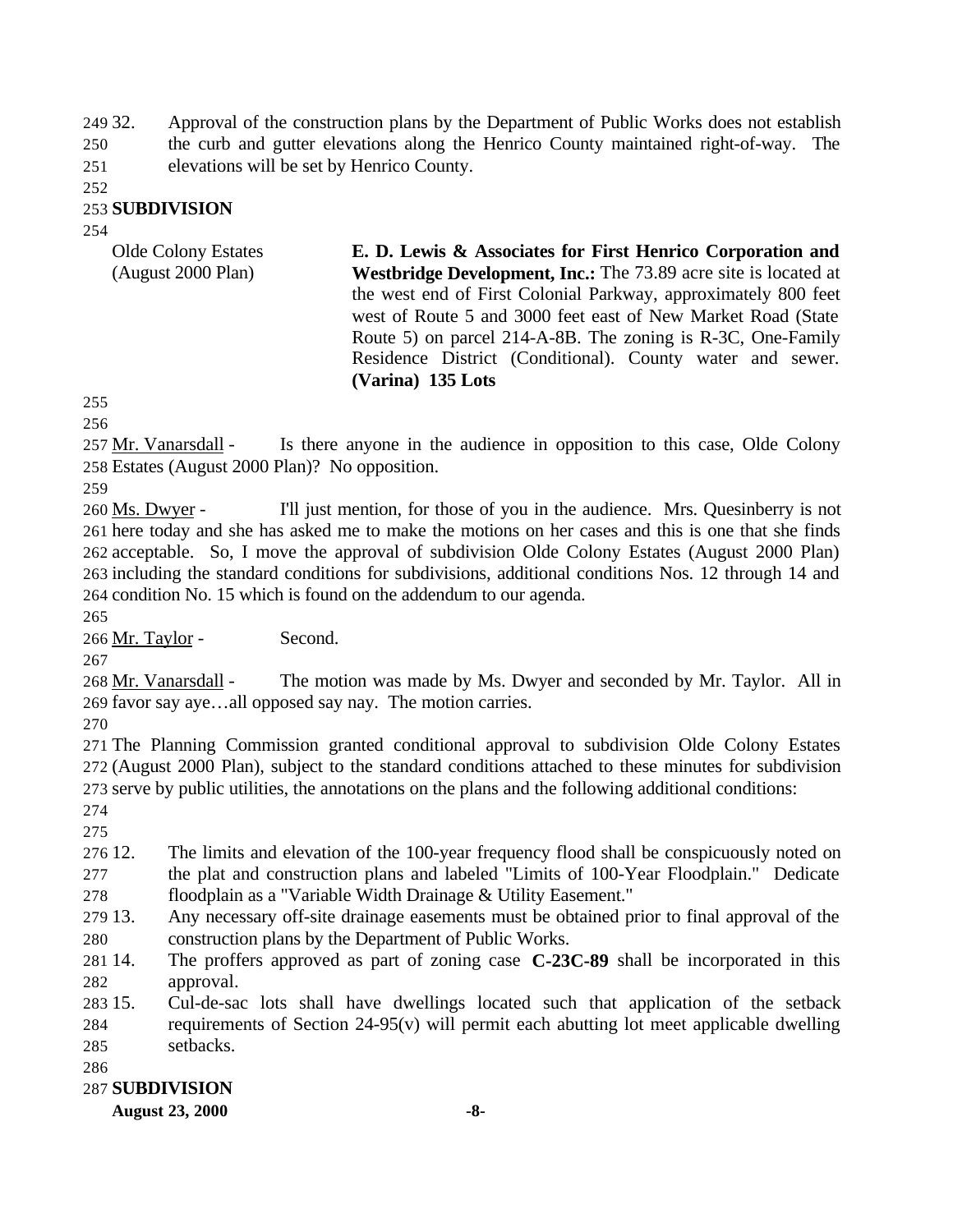Stoney Creek (August 2000 Plan) **Potts, Minter & Associates for Curnow Development:** The 0.672 acre site is located on the west line of Robcurn Drive, approximately 385 feet north of Dabbs House Road on part of parcel 140-6-C-101 and part of 146-A-13. The zoning is R-3AC, One-Family Residence District (Conditional) and ASO (Airport Safety Overlay District). County water and sewer. **(Varina) 3 Lots**  

 Mr. Vanarsdall - Is there anyone in the audience in opposition to subdivision Stoney Creek (August 2000 Plan)? No opposition. Ms. Dwyer.

294 Ms. Dwyer - Likewise, I have spoken to Mrs. Quesinberry on this and she finds this ready for approval. So, I move for the approval of Stoney Creek subdivision (August 2000 Plan) subject to the standard conditions for subdivisions served by public utilities and additional condition No. 12.

Mr. Taylor - Second.

 Mr. Vanarsdall - The motion was made by Ms. Dwyer and seconded by Mr. Taylor. All in favor say aye…all opposed say nay. The motion carries.

 The Planning Commission granted conditional approval to subdivision Stoney Creek (August 2000 Plan), subject to the standard conditions attached to these minutes for subdivision serve by public utilities, the annotations on the plans and the following additional condition:

 12. The proffers approved as part of zoning cases **C-35C-00, C-62C-99 and C-38C-96** shall be incorporated in this approval.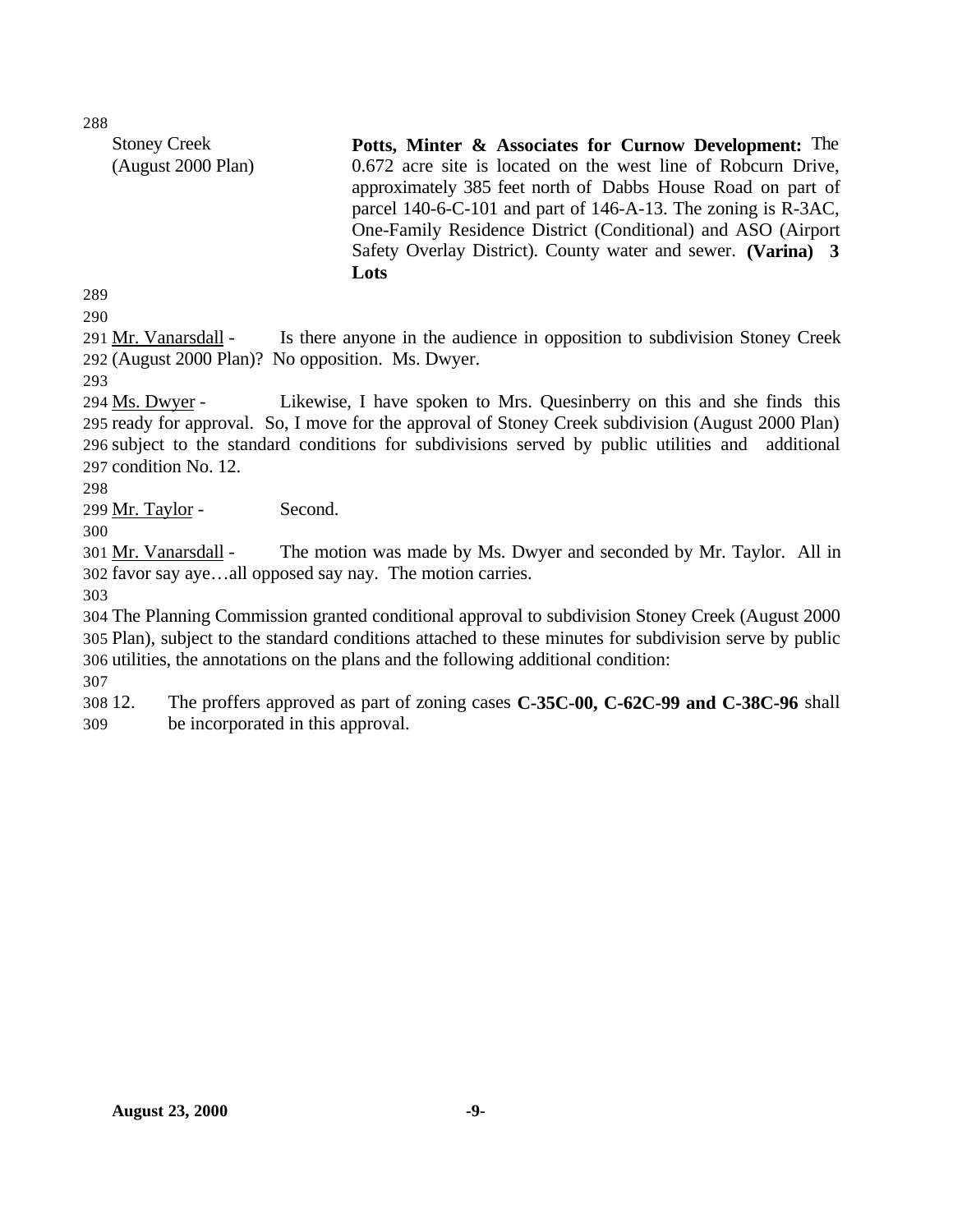#### **PLAN OF DEVELOPMENT**

| POD-72-00                     | Foster & Miller, P. C. for Hunton RTH, L.L.C.: Request for     |
|-------------------------------|----------------------------------------------------------------|
| <b>Hunton Park Townhouses</b> | approval of a plan of development, as required by Chapter 24,  |
|                               | Section 24-106 of the Henrico County Code to construct 34,     |
|                               | three-story, and 45, two-story, townhouses for sale. The 35.19 |
|                               | acre site is located on the north line of proposed Hunton Park |
|                               | Boulevard, approximately 3000 feet east of Staples Mill Road   |
|                               | (U. S. Route 33) on part of parcel 21-A-2 and 13-A-24. The     |
|                               | zoning is RTHC, Residential Townhouses District (Conditional)  |
|                               | and O/SC, Office/Service District (Conditional). County water  |
|                               | and sewer. ( <b>Brookland</b> )                                |
| 312                           |                                                                |
| 212                           |                                                                |

 Mr. Vanarsdall - Is there anyone in the audience in opposition to POD-72-00, Hunton Park Townhouses? No opposition. I move POD-72-00, Hunton Park Townhouses, be approved subject to the annotations on the plans, the standard conditions for developments of this type and additional conditions Nos. 23 through 30.

319 Ms. Dwyer - Second.

 Mr. Vanarsdall - The motion was made by Mr. Vanarsdall and seconded by Ms. Dwyer. All in favor say aye…all opposed say nay. The motion carries.

 The Planning Commission approved POD-72-00, Hunton Park Townhouses, subject to the standard conditions attached to these minutes for developments of this type, the annotations on the plans and the following additional condition:

- 23. The developer shall provide fire hydrants as required by the Department of Public Utilities in its approval of the utility plans and contracts.
- 24. The proffers approved as a part of zoning case **C-72C-90** shall be incorporated in this approval.
- 25. Any necessary off-site drainage easements must be obtained in a form acceptable to the County Attorney prior to final approval of the construction plans by the Department of Public Works.
- 26. Deviations from County standards for pavement, curb or curb and gutter design shall be approved by the County Engineer prior to final approval of the construction plans by the Department of Public Works.
- 27. Insurance Services Office (ISO) calculations must be included with the utilities plans and contracts and must be approved by the Department of Public Utilities prior to the issuance of a building permit.
- 28. Approval of the construction plans by the Department of Public Works does not establish the curb and gutter elevations along the Henrico County maintained right-of-way. The elevations will be set by Henrico County.
- **August 23, 2000 -10-** 29. The pavement shall be of an SM-2A type and shall be constructed in accordance with County standard and specifications. The developer shall post a defect bond for all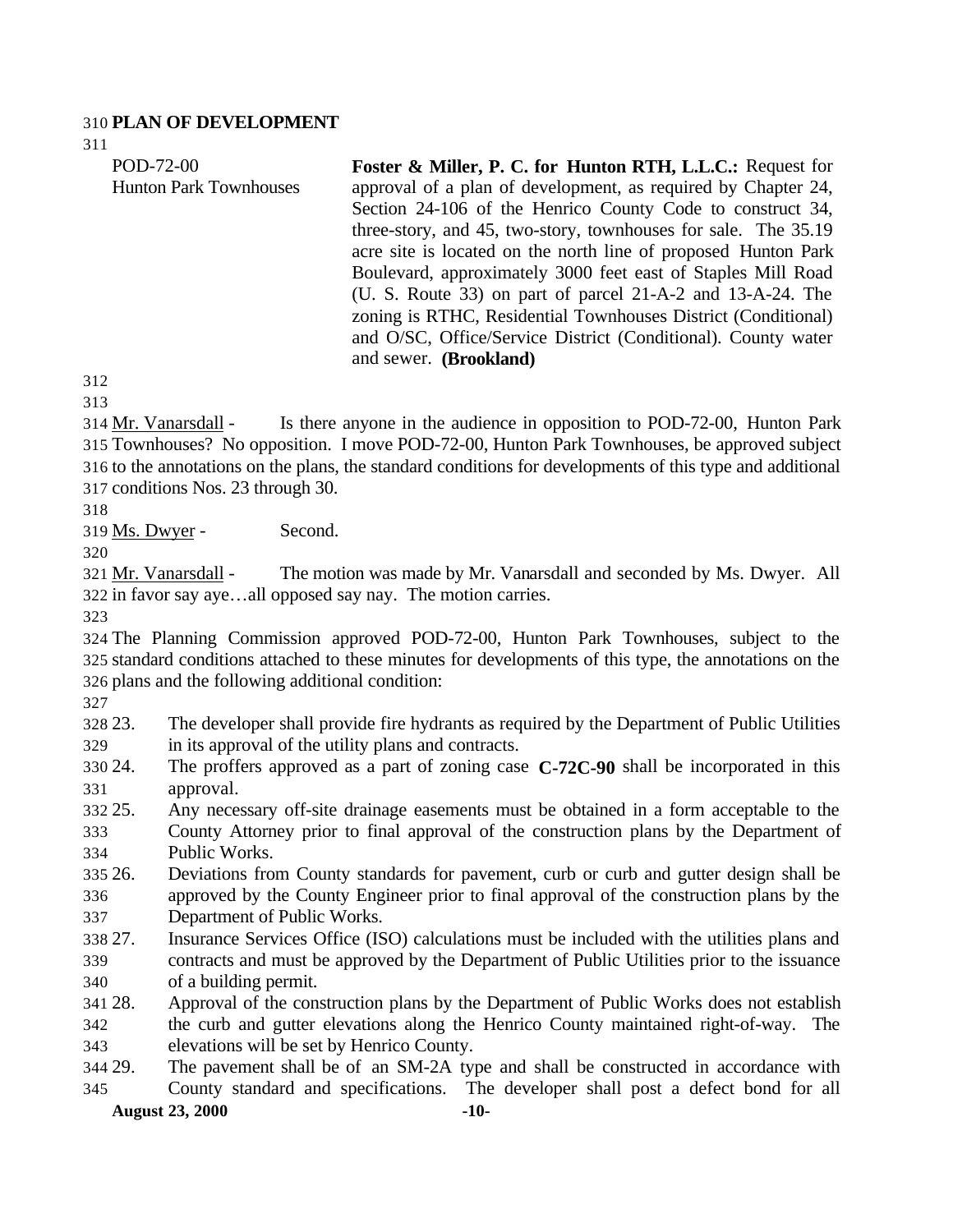pavement with the Planning Office - the exact type, amount and implementation shall be determined by the Director of Planning, to protect the interest of the members of the Homeowners Association. The bond shall become effective as of the date that the Homeowners Association assumes responsibility for the common areas.

- 30. The subdivision plat for Hunton Park, Section A shall be recorded before any occupancy permits are issued.
- 

#### **SUBDIVISION**

| Twin Hickory Lake Drive<br>Phase II<br>(August 2000 Plan) | Youngblood, Tyler & Associates for Vincent K. & Barbara D.<br>Watts and HHHunt Communities: The 5.2 acre site is located<br>on the east side of Pouncey Tract Road (State Route 271),<br>approximately 0.8 mile south of Shady Grove Road at the<br>intersection of Bacova Road on parcels 36-A-8, 27-A7, 27-A-8<br>and 27-A-9A. The zoning is A-1, Agricultural District, R-4C,<br>One-Family Residence District (Conditional), O/S, Office |
|-----------------------------------------------------------|----------------------------------------------------------------------------------------------------------------------------------------------------------------------------------------------------------------------------------------------------------------------------------------------------------------------------------------------------------------------------------------------------------------------------------------------|
|                                                           | Service District, R-6C, General Residence District (Conditional)<br>and RTHC, Residential Townhouse District (Conditional).<br>(Three Chopt) 0 Lots                                                                                                                                                                                                                                                                                          |

 

 Mr. Vanarsdall - Is there anyone in the audience in opposition to subdivision Twin Hickory Lake Drive Phase II (August 2000 Plan)? No opposition. Mr. Taylor.

 Mr. Taylor - Mr. Chairman, I move Twin Hickory Lake Drive Phase II (August 2000 Plan) be approved on the Expedited Agenda, subject to the annotations on the plan, the standard conditions for subdivisions served by public utilities and additional comments Nos. 9 through 12. 

364 Ms. Dwyer - Second.

 Mr. Vanarsdall - The motion was made by Mr. Taylor and seconded by Ms. Dwyer. All in favor say aye…all opposed say nay. The motion carries.

 The Planning Commission granted conditional approval to subdivision Twin Hickory Lake Drive Phase II (August 2000 Plan), subject to the standard conditions attached to these minutes for subdivision serve by public utilities, the annotations on the plans and the following additional conditions:

9. The detailed plant list and specifications for the landscaping to be provided within the 25-

- foot-wide common area along Twin Hickory Lake Drive Phase II shall be submitted to the Planning Office for review and approval prior to recordation of the plat.
- 10. A County standard sidewalk shall be constructed along the north side of Twin Hickory Lake Drive Phase II.
- 11. Any necessary off-site drainage easements must be obtained prior to final approval of the construction plans by the Department of Public Works.
- **August 23, 2000 -11-** 12. The proffers approved as part of zoning case **C-48C-98** shall be incorporated in this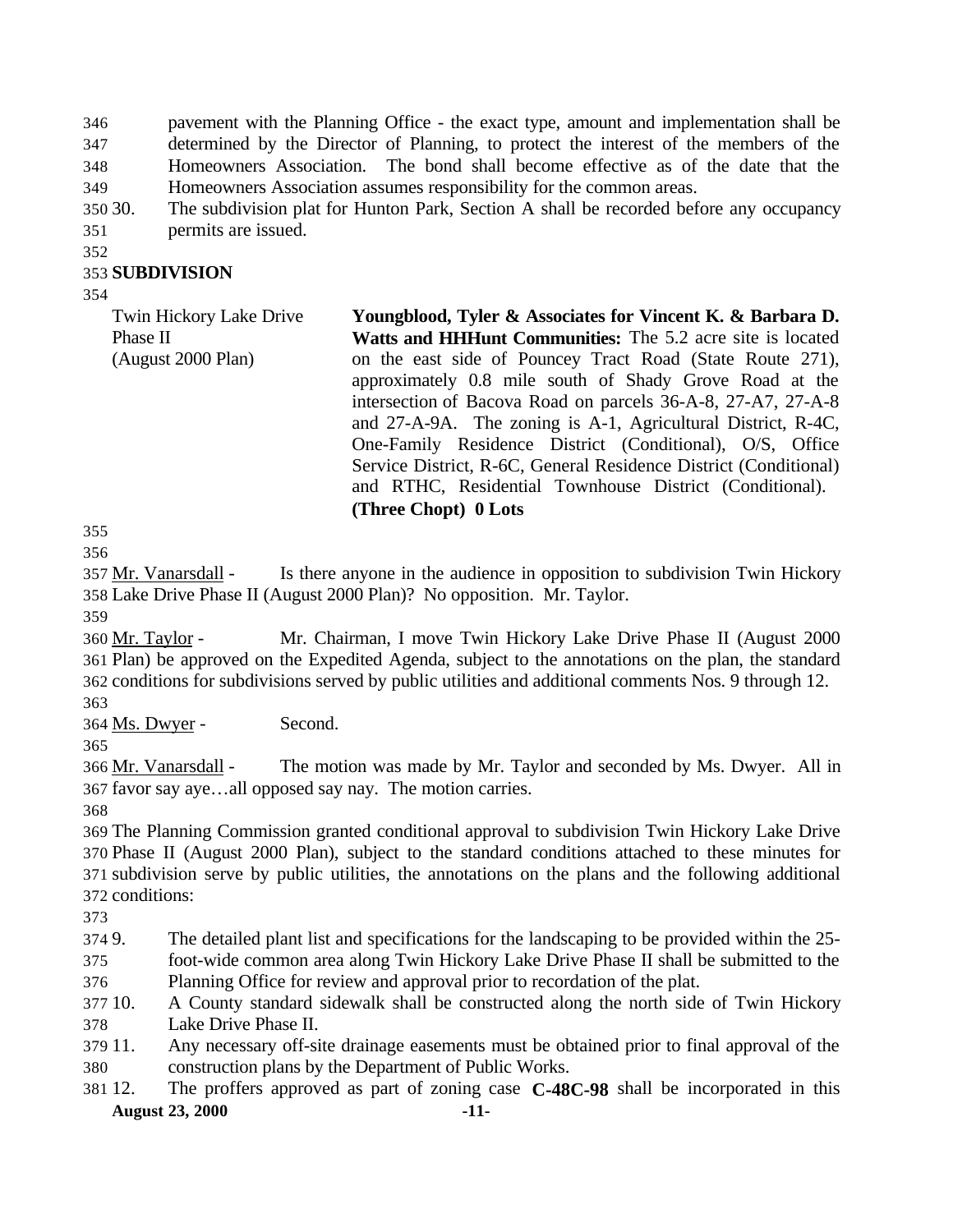approval.

#### **SUBDIVISION**

Hickory Woods (August 2000 Plan)

**Youngblood, Tyler & Associates for HHHunt Corporation:** The 58.95 acre site is located on the north side of Twin Hickory Lake Drive approximately 0.76 mile south of Twin Hickory Road on part of parcel 26-A-30, part of 26-A-31, 26-A-32, 26-A-73, part of 27-A-6, part of 27-A-8, part of 27-A-9A and 37-A-1. The zoning is R-4C, One-Family Residence District (Conditional). County water and sewer. **(Three Chopt) 149 Lots** 

388 Mr. Vanarsdall - Is there anyone in the audience in opposition to subdivision Hickory Woods (August 2000 Plan)? No opposition. Mr. Taylor.

 Mr. Taylor - Mr. Chairman, I move approval on Hickory Woods (August 2000 Plan) subject to the annotations on the plan, the standard conditions for subdivisions served by public utilities and additional conditions 12 through 18, No. 19 revised and Nos. 20-23 as shown on the addendum.

Ms. Dwyer - Second.

 Mr. Vanarsdall - The motion was made by Mr. Taylor and seconded by Ms. Dwyer. All in favor say aye…all opposed say nay. The motion carries.

 The Planning Commission granted conditional approval to subdivision Hickory Woods (August 2000 Plan), subject to the standard conditions attached to these minutes for subdivision serve by public utilities, the annotations on the plans and the following additional conditions:

 12. Prior to requesting recordation, the developer shall furnish a letter from Virginia Power stating that this proposed development does not conflict with its facilities.

 13. The limits and elevation of the 100-year frequency flood shall be conspicuously noted on the plat and construction plans and labeled "Limits of 100-Year Floodplain." Dedicate

floodplain as a "Variable Width Drainage & Utility Easement."

- 14. The detailed plant list and specifications for the landscaping to be provided within the 25- foot-wide common area along Twin Hickory Lake Drive Phase II shall be submitted to the
- Planning Office for review and approval prior to recordation of the plat.
- 15. A County standard sidewalk shall be constructed on those streets indicated on the staff plan dated **August 23, 2000**.
- 16. Any necessary off-site drainage easements must be obtained prior to final approval of the construction plans by the Department of Public Works.
- 17. The proffers approved as part of zoning case **C-48-C-98** shall be incorporated in this approval.
- 18. Prior to final approval, a draft of the covenants and deed restrictions for the maintenance of

the common area by a homeowners association shall be submitted to the Planning Office

**August 23, 2000 -12-**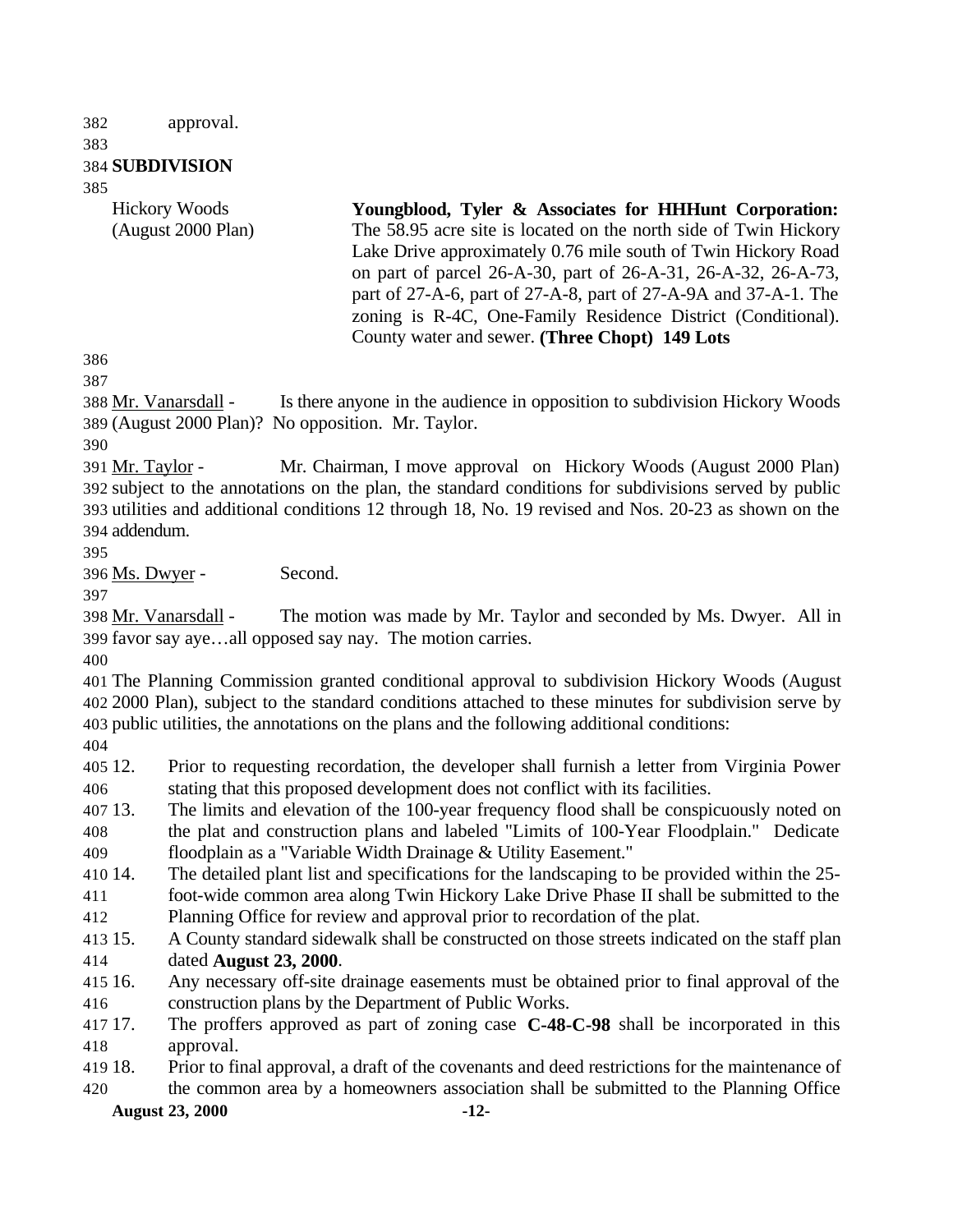for review. Such covenants and restrictions shall be in form and substance satisfactory to

the County Attorney and shall be recorded prior to recordation of the subdivision plat.

 19. Certificate of occupancies for no more than 50 lots shall be approved until the completion of Twin Hickory Lake Drive, Phase 11.

 20. The proposed sidewalk/trail shall be located in an easement or common area. Detailed plans and specifications for sidewalk/trail shall be shown on the detailed construction plans for review and approval by the Planning Office Prior to the recordation of the plat.

- 21. A detailed plant list and specifications for landscaping the islands in Hickory Woods Circle, Road "B", Road "C" and Road "F" shall be submitted to the Planning Office for review and approval prior to the issuance of occupancy permits. To the extent possible, utilities shall be located outside of the raised islands.
- 22. A boulevard entrance should be provided at Hickory Woods Drive. A detailed plant list and specifications for landscaping the raised island shall be submitted to the Planning Office for review and approval prior to the recordation of the plat. To the extent possible utilities shall be located outside of the raised island.
- 
- 23. Turn lanes and median crossovers along Twin Hickory Lake Drive shall be constructed in accordance with the requirements of the County Traffic Engineer.
- 

#### **SUBDIVISION**

Crossridge (August 2000 Plan) The Greens (142 **143** Lots) The Oaks (107 **106** Lots) Courtney, Section D (5 Lots) and **The Cottages (Formerly The Villas @ Crossridge)** (110 Lots)

**Jordan Consulting Engineers, P.C. for Staples Mill L. C.:** The subject property consists of 171.94 acre site located on the west line Staples Mill Road (U.S. Route 33) at Courtney Road. The property is part of parcel 40-A-1A. The zoning is R-2, One-Family Residence District, R-2C, One-Family Residence District (Conditional), R-2AC, One-Family Residence District (Conditional) and R-5AC, General Residence District (Conditional). County water and sewer. **(Brookland) 364 Lots** 

 Mr. Vanarsdall - Is there anyone in the audience in opposition to subdivision Crossridge (August 2000 Plan)? No opposition. I move that Crossridge (August 2000 Plan), The Greens, The Oaks, Courtney, Section D and The Villa at Crossridge with the change on the addendum be approved with the annotations on the plan, the standard conditions and additional conditions Nos. 12 through 19.

449 Mr. Taylor - Second.

450 Mr. Vanarsdall - The motion was made by Mr. Vanarsdall and seconded by Mr. Taylor. All in favor say aye…all opposed say nay. The motion carries.

 The Planning Commission granted conditional approval to subdivision Crossridge (August 2000 Plan); The greens; The Oaks; Courtney, Section D and The Cottages (Formerly The Villas @ Crossridge), subject to the standard conditions attached to these minutes for subdivision serve by public utilities, the annotations on the plans and the following additional conditions: 

**August 23, 2000 -13-**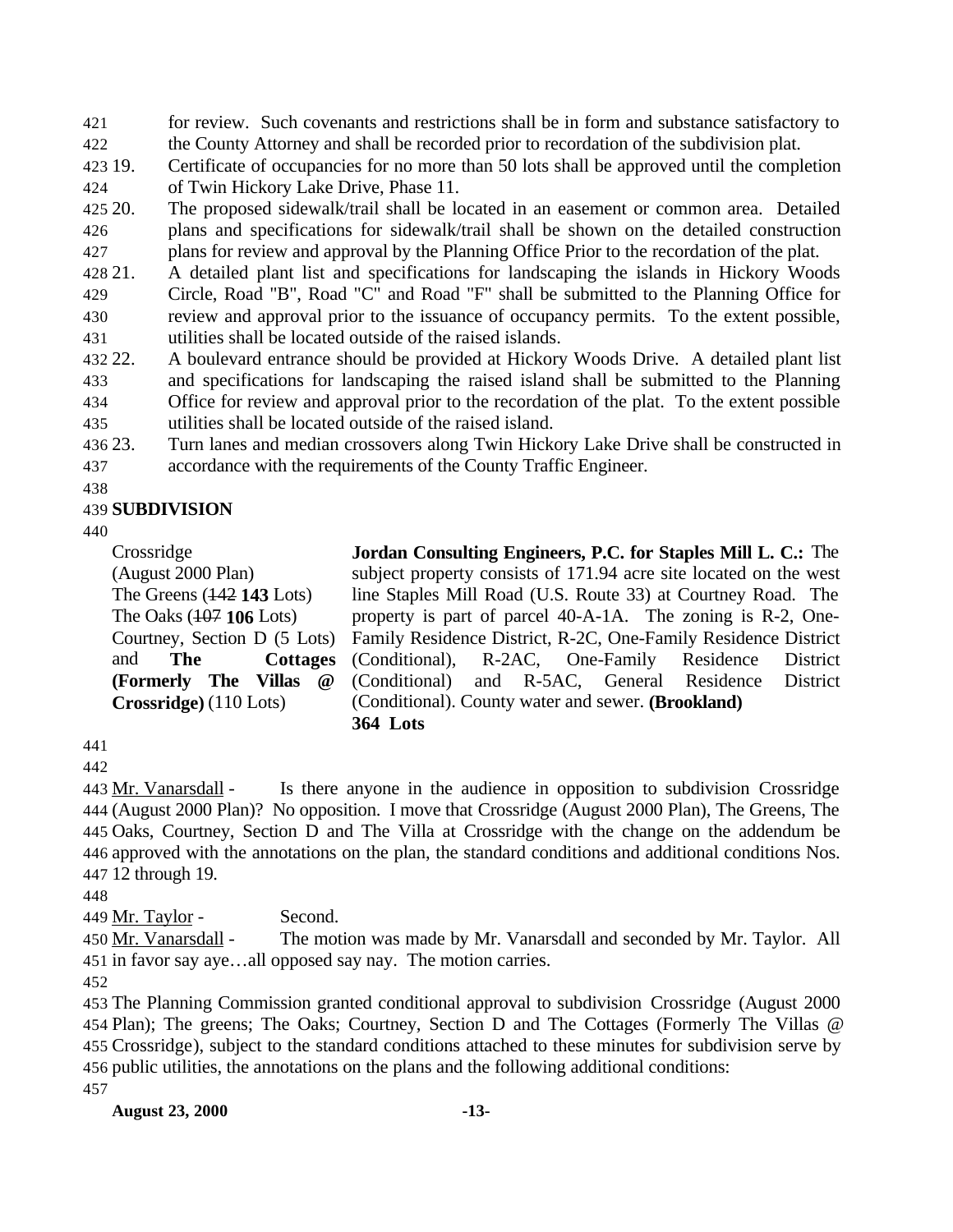12. Prior to requesting recordation, the developer shall furnish a letter from Virginia Power stating that this proposed development does not conflict with its facilities.

- 13. The limits and elevation of the 100-year frequency flood shall be conspicuously noted on the plat and construction plans and labeled "Limits of 100-Year Floodplain." Dedicate floodplain
- as a "Variable Width Drainage & Utility Easement."
- 14. Any necessary off-site drainage easements must be obtained prior to final approval of the construction plans by the Department of Public Works.
- 15. The proffers approved as part of zoning case **C-17C-00** shall be incorporated in this approval.
- 16. Prior to final approval, a draft of the covenants and deed restrictions for the maintenance of the common area by a homeowners association shall be submitted to the Planning Office for
- review. Such covenants and restrictions shall be in form and substance satisfactory to the County Attorney and shall be recorded prior to recordation of the subdivision plat.
- 17. Each lot shall contain at least the minimum lot area required pursuant to Section 24-94 of the Henrico County Code exclusive of floodplain areas.
- 18. The recorded plat shall contain a statement that the common area is dedicated to the common use and enjoyment of the homeowners of Crossridge and is not dedicated for use by the general

 public. This statement shall refer to the applicable article in the covenants recorded with the plat.

- 19. Final approval of The Oaks, Sections 2 and 3 shall not be approved until the proposed amendment to the Major Thoroughfare plan is adopted.
- 

 Mr. Wilhite - The last request we have for expedited approval is on page 24, Pine Creek (August 2000 Plan).

#### **SUBDIVISION**

| Pine Creek (Revised) | Engineering Design Associates for Hugh Owens, Inc. and          |
|----------------------|-----------------------------------------------------------------|
| (August 2000 Plan)   | Urban Corridor Properties, Inc.: The 42.4 acre site is located  |
|                      | on the eastern terminus of Howard Street on parcel 164-A-42 and |
|                      | part of parcel 165-A-12A. The zoning is R-4C, One-Family        |
|                      | Residence District (Conditional) and R-3C, One-Family           |
|                      | Residence District (Conditional) and ASO (Airport Safety        |
|                      | Overlay District). County water and sewer. (Varina) 50 Lots     |

485 Mr. Vanarsdall - Is there anyone in the audience in opposition to subdivision Pine Creek (Revised) (August 2000 Plan)? No opposition. Ms. Dwyer.

488 Ms. Dwyer - Likewise, I have spoken to Mrs. Quesinberry and she finds this ready for approval so I move approval of Pine Creek subdivision revised August 2000 Plan subject to the standard conditions for developments of this type, the annotations on the plan and added conditions Nos. 12 through 18.

493 Mr. Taylor - Second.

495 Mr. Vanarsdall - The motion was made by Ms. Dwyer and seconded by Mr. Taylor. All in favor say aye…all opposed say nay. The motion carries.

**August 23, 2000 -14-**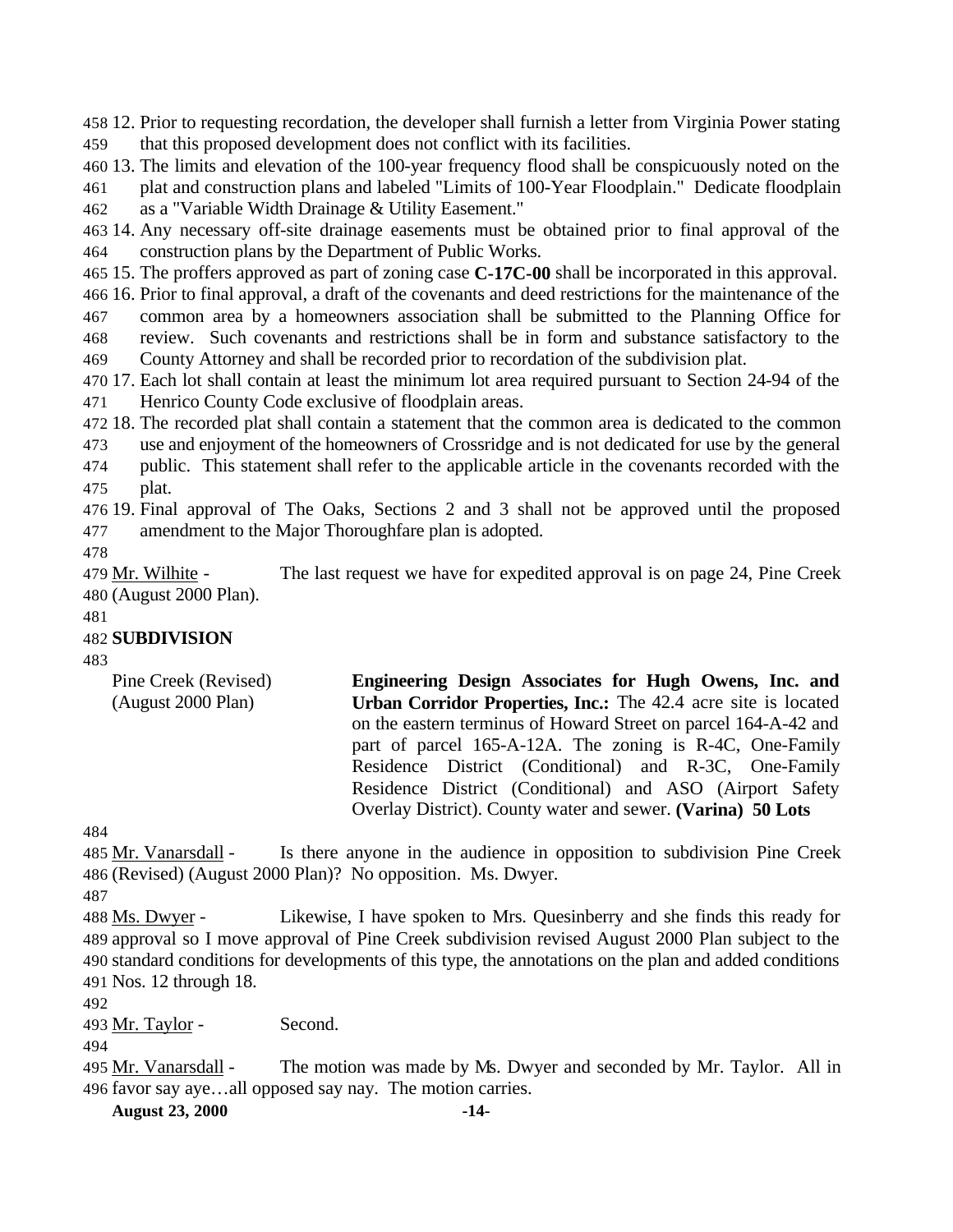The Planning Commission granted conditional approval to subdivision Pine Creek (Revised) (August 2000 Plan), subject to the standard conditions attached to these minutes for subdivision serve by public utilities, the annotations on the plans and the following additional conditions: 

 12. Each lot shall contain at least (R-3) 11,000 square feet and (R-4) 8,000 square feet, exclusive of floodplain areas.

 13. The limits and elevation of the 100-year frequency flood shall be conspicuously noted on the plat and construction plans and labeled "Limits of 100-Year Floodplain." Dedicate floodplain as a "Variable Width Drainage & Utility Easement."

 14. The detailed plant list and specifications for the landscaping to be provided within the 25-foot- wide planting strip easement along Interstate 64 shall be submitted to the Planning Office for review and approval prior to recordation of the plat.

 15. Any necessary off-site drainage easements must be obtained prior to final approval of the construction plans by the Department of Public Works.

 16. The proffers approved as part of zoning cases **C-46C-00 and C-9C-97** shall be incorporated in this approval.

 17. The applicant shall secure adequate easements and/or right-of-way for the construction of Howard Street, prior to the submission or a final plan.

 18. Any change in access to the proposed subdivision shall be resubmitted for review and approval by the Planning Commission.

519 Mr. Vanarsdall - Mr. Secretary, on Olde Colony Estate, did we pick up No. 15 on the addendum.

Ms. Dwyer - Yes, we did.

Mr. Vanarsdall - Okay. Thank you. Mr. Secretary, our next item.

 Mr. Marlles - Mr. Chairman and members of the Commission, the next item on the agenda is subdivision extensions of conditional approval. This information is provided to the Commission for informational purposes only. I guess I can report to you that there is nothing on here unusual. All of these are fairly recent requests or there has been substantial progress on each of these subdivisions. Staff will be glad to answer any questions.

**(FOR INFORMATIONAL PURPOSE ONLY)**

**SUBDIVISION EXTENSIONS OF CONDITIONAL APPROVAL**

| <b>Subdivision</b>                              | <b>Magisterial</b><br><b>District</b> | Original No.<br>of Lots | <b>Remaining</b><br>Lots | <b>Previous</b><br><b>Extensions</b> | Year(s)<br><b>Extended</b> |
|-------------------------------------------------|---------------------------------------|-------------------------|--------------------------|--------------------------------------|----------------------------|
| <b>Eddleton Estates</b><br>(August 1996 Plan)   | <b>Three Chopt</b>                    | <b>20</b>               | 5                        | 3                                    | 1 Year<br>8/22/01          |
| <b>Olde Mill Pond</b><br><b>August 23, 2000</b> | <b>Three Chopt</b>                    | 44<br>$-15-$            | 44                       | 0                                    | 1 Year                     |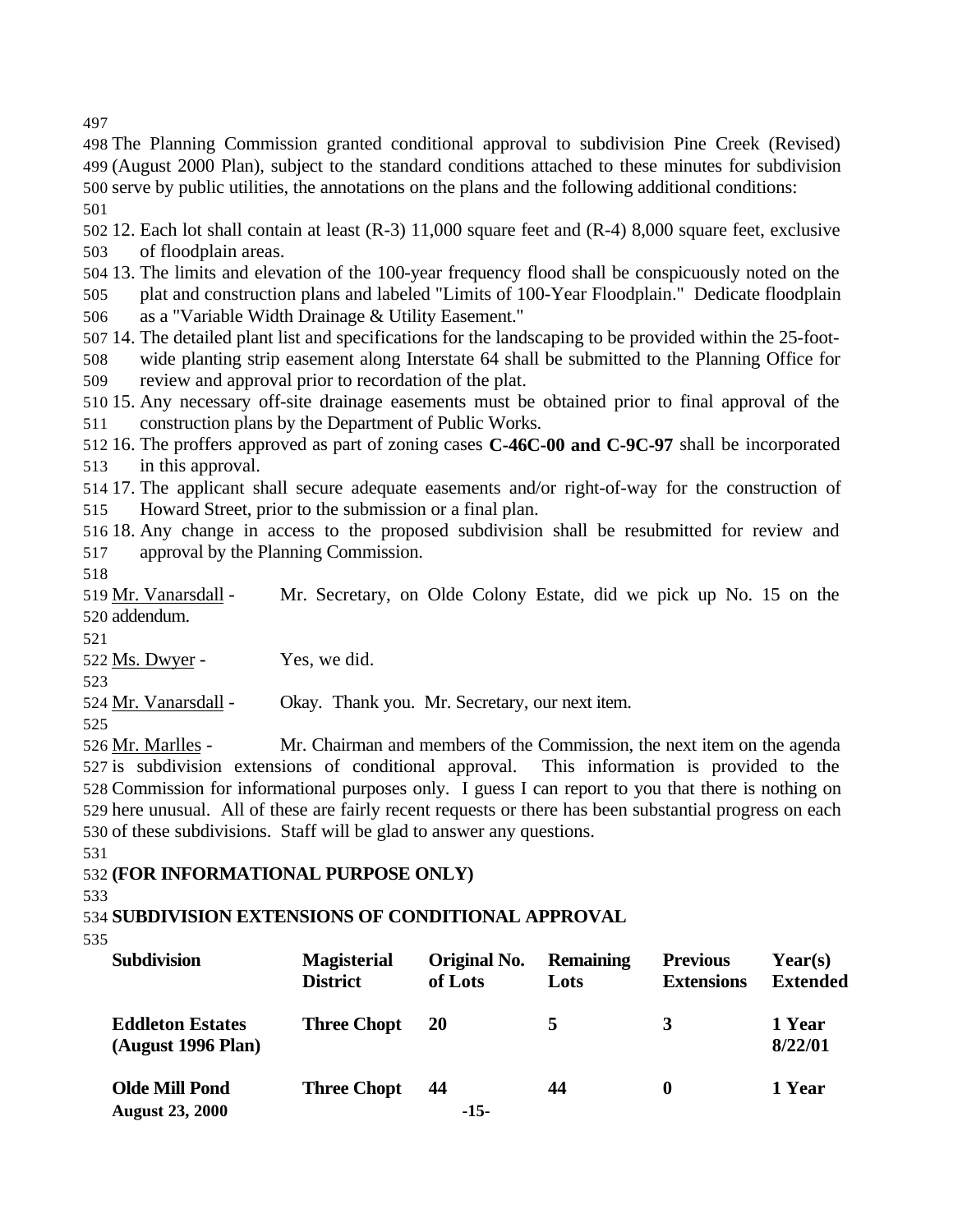| (August 1999 Plan)                             |                  |     |    |          | 8/22/01           |
|------------------------------------------------|------------------|-----|----|----------|-------------------|
| <b>Fairlawn</b><br>(August 1993 Plan)          | Varina           | 107 | 5  | 6        | 1 Year<br>8/22/01 |
| <b>Osborne Acres</b><br>(August 1999 Plan)     | Varina           | 17  | 17 | $\bf{0}$ | 1 Year<br>8/22/01 |
| <b>Windsor Business</b><br>Park (June 98 Plan) | <b>Fairfield</b> | 0   | 0  |          | 1 Year<br>8/22/01 |

 Mr. Vanarsdall - Are there any question of the Secretary by Commission members? All right. Thank you. All right.

 Mr. Marlles - Mr. Chairman, the next item on the agenda is rezoning case C-63C-00 in the Varina District. This case was deferred from the August 11, 2000 meeting.

#### **VARINA (Deferred from the August 11, 2000 Meeting)**

 **C-63C-00 Engineering Design Associates for Battlefield Veterinary Clinic:** Request to conditionally rezone from A-1 Agricultural District to B-1C Business District (Conditional), part of Parcel 165-A-27, containing 4.149 acres, located at the northwest intersection of the Williamsburg Road (U. S. Route 60) Service Road and Whiteside Road. Commercial uses including a veterinary clinic are proposed. The use will be controlled by zoning ordinance regulations and proffered conditions. The Land Use Plan recommends Office. The site is also in the Airport Safety Overlay District**.**

 Mr. Vanarsdall - Is there anyone in the audience in opposition to this case? This is a rezoning case C-63C-00, Battlefield Veterinary Clinic. Good morning, Mr. Householder. 

 Mr. Householder - Good morning, Mr. Chairman, members of the Commission. This case was deferred by the Commission at the August 10, 2000, meeting to allow the applicant to address the following concerns, which I have handed out the revised proffers and highlighted the revisions.

 The first concern was site coordination. The applicant has revised proffer No. 2 to address the concerns of site coordination. I would like to point out that in the blacklined version they spelled the word coordinated incorrectly but in the actual proffers that were submitted it was spelled correctly.

564 <u>Mr. Vanarsdall</u> - What did you say about the proffers?

 Mr. Householder - Those proffers are the blacklined version they submitted with the official proffers. The official proffers spelled the word correctly but not in the blackline that was handed out to you.

570 Mr. Vanarsdall - So they are dated....

**August 23, 2000 -16-**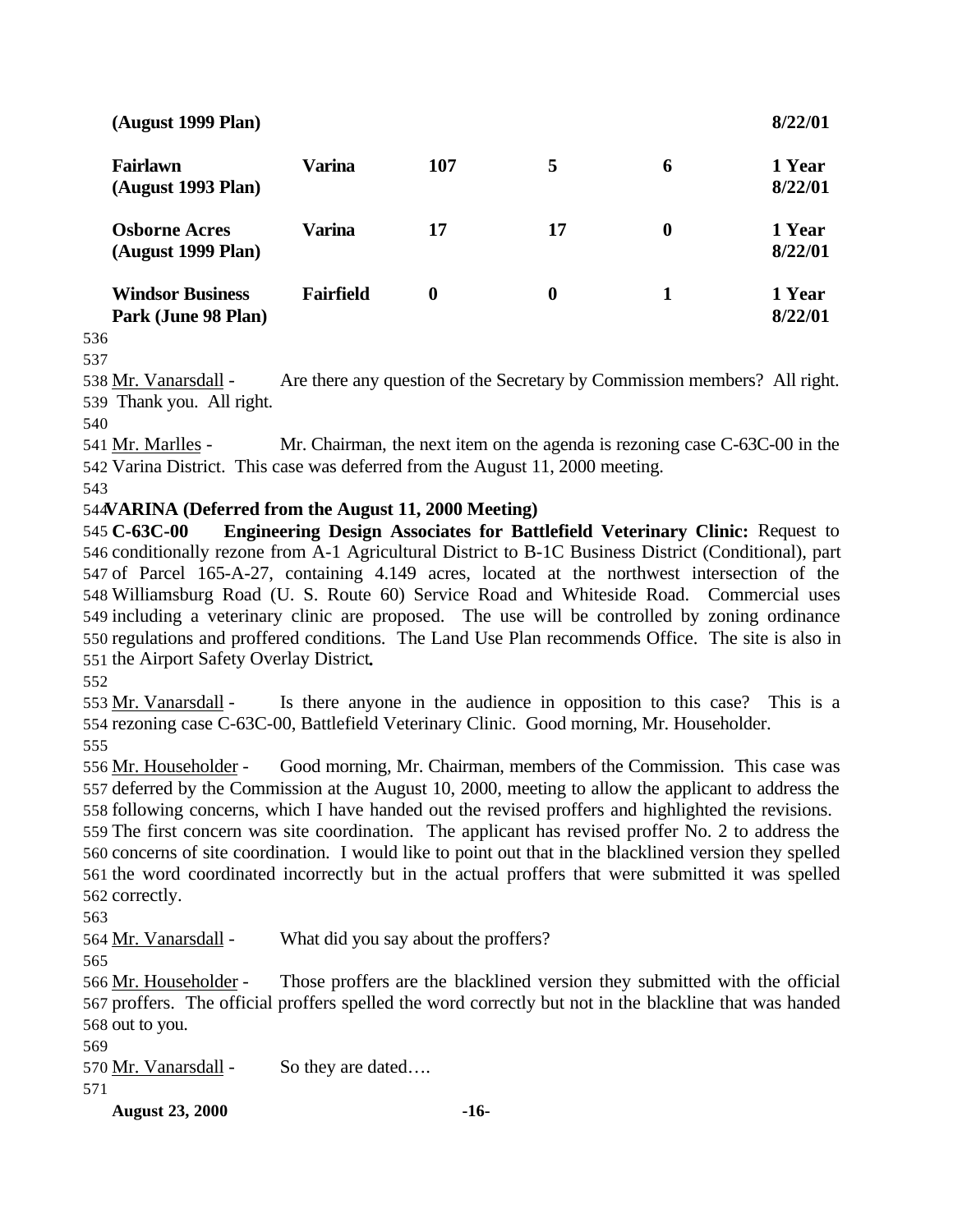572 Mr. Householder - They are dated the  $18<sup>th</sup>$ . Mr. Vanarsdall - Okay. Thank you. 

 Mr. Householder - Now the next issue was the buffer along the north and west of the property, which I will bring up the zoning map to show you, so that you can see the property lines a little better. The original applicant had proffered 25-foot buffer along the north and the west. They have revised proffer No. 3 to increase the buffer along the north edge, abutting the A-1 property to the north to make that 35 feet, and they have kept the west edge at 25 feet. The A-1 property currently have houses on them, but the R-3 property to the west is vacant and a vacated subdivision so staff is comfortable with this proffer as it is written.

 The next issue was the concern that there were no architectural elevations to give us an idea of what the site might look like. The applicant has not addressed this concern. They are prepared to speak to it though. Overall, the 2010 Land Use Plan does recommend office for this parcel and staff feels a veterinary clinic… It is not an office use but we feel it would not be a negative impact on the adjoining properties. Also, the applicant has excluded certain B-1 uses at staff's request that we did not feel were appropriate for this site. Overall, we feel the revised proffers submitted to you today sufficiently address our issues and concerns and we recommend approval of this request. I'll answer any questions you may have.

Mr. Vanarsdall - Are there any questions by Commission members?

 Ms. Dwyer - Mr. Householder, I notice in the staff report there was an Exhibit A, which is kind of a sketch of the layout of the parcels in and interior roadway. That's not proffered, is it? 

598 Mr. Householder - That is not proffered, correct. It was just provided for an example of how the site may be developed.

Ms. Dwyer - Okay. Thank you.

 Mr. Vanarsdall - Are there any other questions by Commission members? Would you like to hear from the applicant, Ms. Dwyer?

Ms. Dwyer - Yes.

Mr. Vanarsdall - Would the applicant please come down.

 Ms. Isaac - Good morning. My name is Laraine Isaac. We have revised the proffers based upon the last Planning Commission meeting. I've had two conversations with Mrs. Quesinberry since the last meeting, and the last being last Friday. She told me that she was very comfortable with the revised proffers. And I do not know if she has conveyed those feelings to anyone else on the Planning Commission. With regards to the architectural plans, we still have not developed the building for the veterinary clinic. However, there is an existing dentist office at Whiteside on the south side of Route 60. It's an existing building that is a brick and block building and this is the kind of facility that Mr. Harden would like to have. And I will submit these for you

**August 23, 2000 -17-**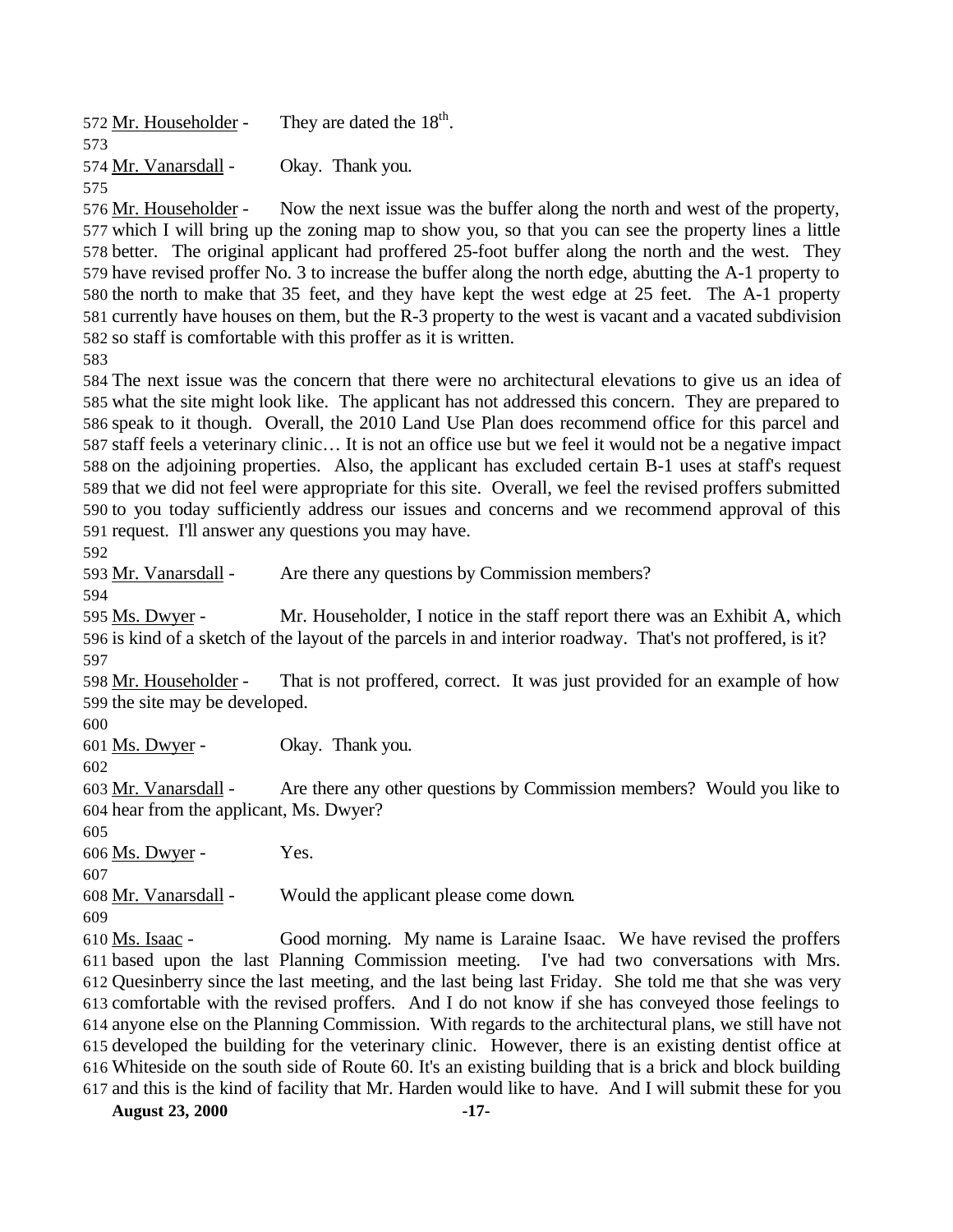**August 23, 2000 -18-** to look at. Ms. Dwyer - Okay. Thank you. Ms. Isaac, what about the site plan sketch that was submitted by you, I guess as a part of the application. Ms. Isaac - Right. 625 Ms. Dwyer - And is there a reason why that is not proffered? Ms. Isaac - It's not proffered because, obviously, we don't know who the other users are, and it's very possible that one user might want to come in and buy the whole remaining parcel. And so it was just…. One. It can be used as a marketing tool for Dr. Harden for the remainder of the property, if someone is looking for a smaller site. However, if one person wanted to purchase and develop the remaining site they could. Now, one thing that Dr. Harden, after listening to the Planning Commission at the last meeting, is considering is he's thinking that his building facing the access point off of Whiteside, if he turns his building to face that so that if the property behind him is developed, they wouldn't have to look at the rear of his building, that it would appear to be more coordinated development. Let me give you some comfort level in the fact that he is thinking about, he want's this to look like a nice area and have things coordinated. He doesn't want someone to have to look at the rear of his building, so we will probably be looking at that at the POD and turning his building toward that access point. Ms. Dwyer - Would you be willing to just leave these as a part of the file? Ms. Isaac - I have no problem with them being in the file, I just can't…. One. I can't proffer another architects work, but this is the kind of building that Mr. Harden, as far as materials. Ms. Dwyer - I don't see the block on here. It looks all brick. 646 Ms. Isaac - There's glass block.... Ms. Dwyer - Oh. Okay. On this side. Ms. Isaac - And of course that would provide for light within his facility while still keeping it secure. Ms. Dwyer - Okay. Well, I have spoken to Mrs. Quesinberry and she is satisfied with the changes and the proffers and finds this case ready for approval. Thank you for coming back and making these changes. I think that it will certainly benefit the community as well as this development to have it coordinated and I'm glad that you and your clients are thinking along those lines. I appreciate that. Ms. Isaac - Well, thank you for letting us come to this meeting so that we will stay on schedule for the Board meeting. Dr. Harden and I both appreciate that. Mr. Vanarsdall - Dr. Harden, it's nice to see you again.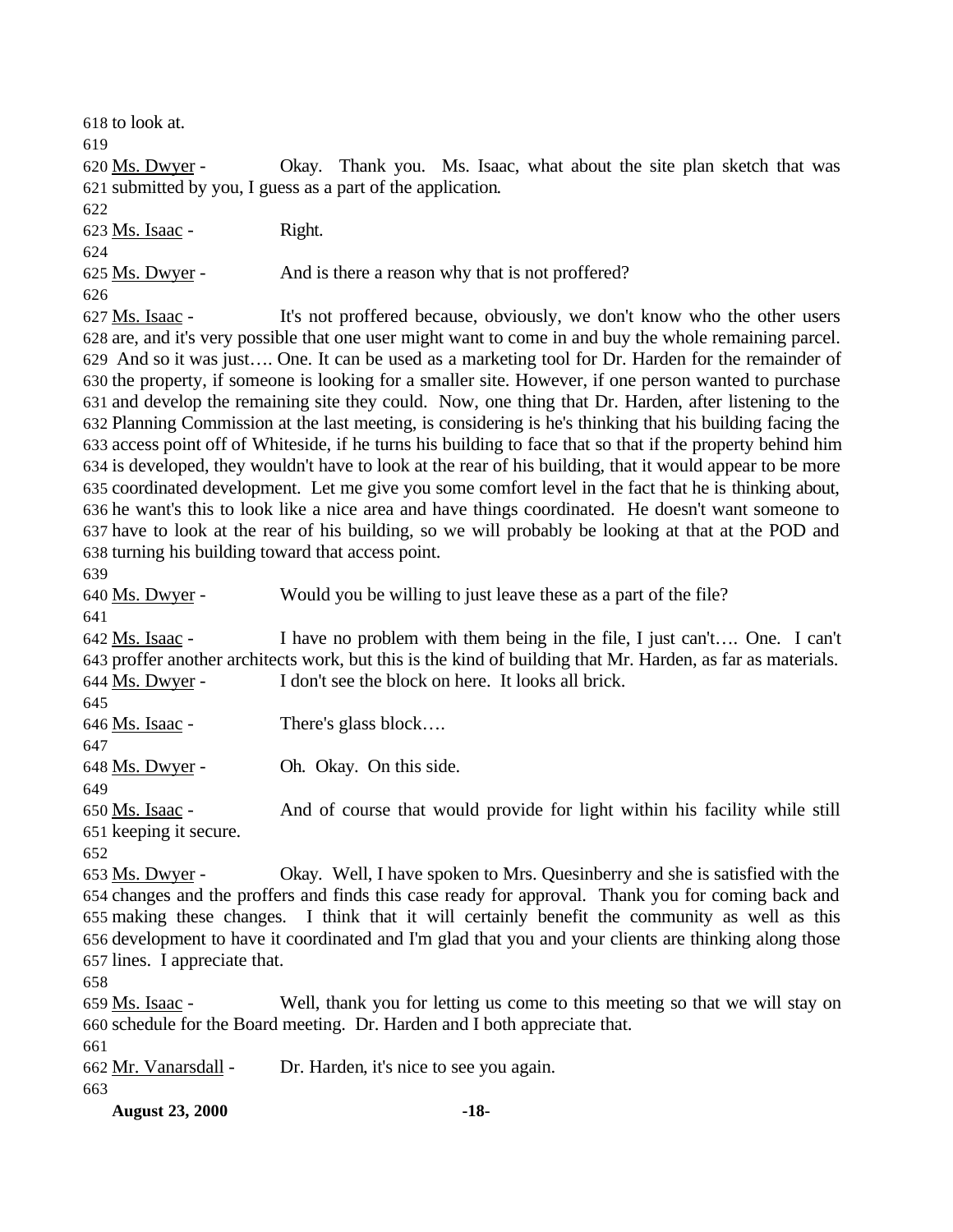Dr. Harden - Thank you.

Mr. Vanarsdall - All right. Ms. Dwyer.

 Ms. Dwyer - I move that case C-63C-00, Battlefield Veterinary Clinic, be recommended to the Board for approval and we are now relying on the most recent set of proffers submitted August 18, 2000, with amendments as noted in proffers Nos. 2 and 3.

672 Mr. Taylor - Second.

 Mr. Vanarsdall - The motion was made by Ms. Dwyer and seconded by Mr. Taylor. All in favor say aye…all opposed say nay. The motion carries. Thank you.

 Acting on a motion by Ms. Dwyer, seconded by Mr. Taylor, the Planning Commission voted 4-0 (two absent) to recommend that the Board of Supervisors **grant** the request because it would provide for appropriate development; and the proffered conditions will provide appropriate quality assurances not otherwise available.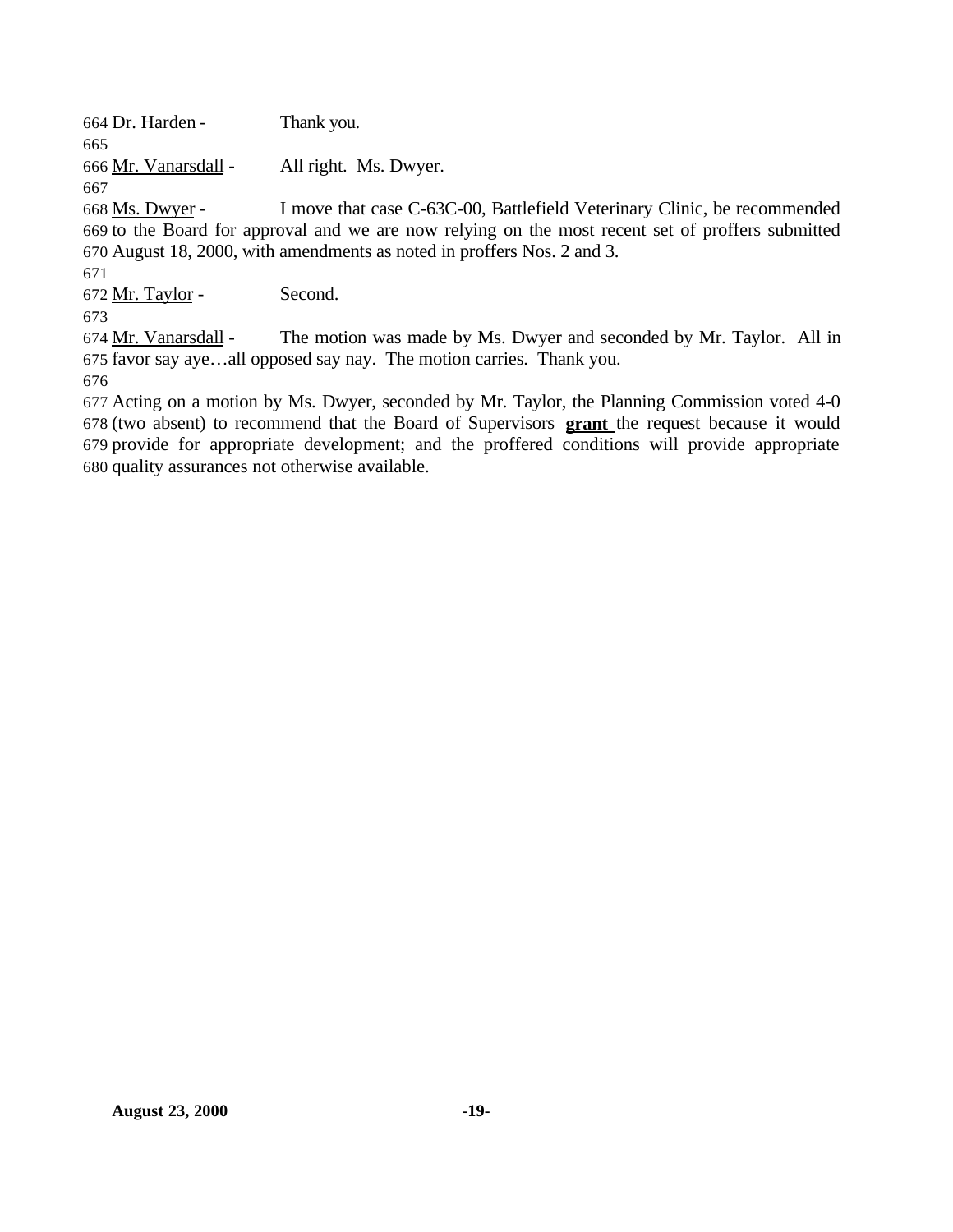#### **LANDSCAPE & LIGHTING PLAN**

| LP/POD-80-99        | <b>Balzer &amp; Associates P. C.:</b> Request for approval of a landscape |
|---------------------|---------------------------------------------------------------------------|
| Downtown Short Pump | and lighting plan as required by Chapter 24, Sections 24-106 and          |
|                     | 24-106.2 of the Henrico County Code. The 23.18 acre site is               |
|                     | located on the southeast corner of W. Board Street (U. S. Route           |
|                     | 250) and Pouncey Tract Road on parcels 36-A-19G, 19H, 19I,                |
|                     | 19J, 21 22N and 25. The zoning is B-2C, Business District                 |
|                     | (Conditional), M-1, Light Industrial District and WBSO (West)             |
|                     | Broad Street Overlay District). (Three Chopt)                             |
| $\sim$              |                                                                           |

 Mr. Vanarsdall - Is there anyone in the audience in opposition to the landscape and lighting plan for LP/POD-80-99, Downtown Short Pump? No opposition. Mr. Strauss.

 Mr. Strauss - Thank you, Mr. Chairman and members of the Commission. This application has been the subject of much discussion among the staff and the applicant recently. A portion of the project area includes the parking lot that currently serves the Skate Nation and American Family Fitness Center. It's been in need of some landscape restoration for some time, particularly the existing BMP located in the center of the parking area and the larger BMP fronting on Pouncey Tract Road. During the review, staff requested additional information about the landscaping treatment of the BMPs and the applicant has provided more detailed plans indicating how these areas will be treated.

 This morning we are handing out revised plans which address staffs concerns about these BMPs and the landscape treatment. The applicant proposes to provide a planted landscape area around the central BMP. On sheet L6 on the monitor you will see a cross-section of how the BMP and the center of the parking lot is going to be treated. A fountain will be installed in the BMP with theme lighting and a decorative wrought iron fence will also surround the BMP. The applicant also proposes to line the interior of the BMP with an architectural split-face block, tan in color, to match the block of the buildings. The Department of Public Works has reviewed these plans and has no objection to the proposal. Staff has made additional comments. We annotated the first sheet of the landscape plan and requested a row of evergreen trees to be planted along the frontage of Pouncey Tract Road and in front to the parking deck area that will cover the other BMP that fronts on Pouncey Tract Road.

 The applicant has worked extensively with County staff to produce a plan to resolve the issues that has been raised in the past. I would only add at this point that due to the fact this final plan was received yesterday, we will be needing to waive the time limits before the Commission takes action on this application. And I will answer any questions you may have, and Mr. Tom O'Brien and Andy Sherzer are also here.

 Mrs. O'Bannon - May I just ask you a question about the BMP? It looks very nice. Is the bottom dirt? You know, the idea of a BMP is that….

 Mr. Strauss - I haven't asked that question but I imagine since the representatives have taken the time to come, they would be happy to answer that.

**August 23, 2000 -20-**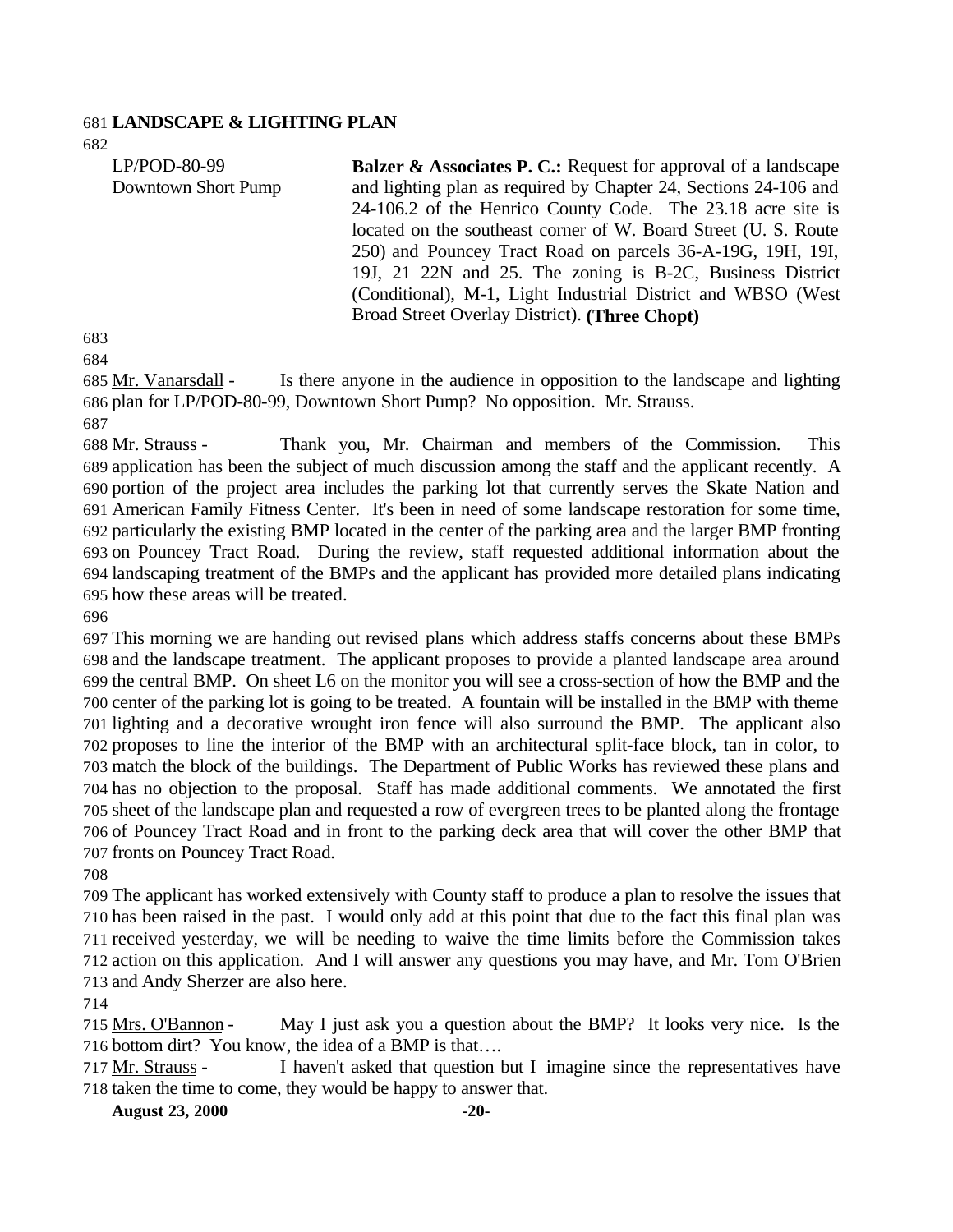| 719                                   |                                                                                                          |
|---------------------------------------|----------------------------------------------------------------------------------------------------------|
| 720 Mrs. O'Bannon -                   | It's just a detail.                                                                                      |
| 721                                   |                                                                                                          |
| 722 <u>Mr. Strauss</u> -              | I would imagine it's a solid bottom.                                                                     |
| 723                                   |                                                                                                          |
| 724 <u>Mr. Sherzer</u> -              | It's going to be concrete on the sides and                                                               |
| 725                                   |                                                                                                          |
| 726 <u>Mr. Vanarsdall</u> -           | Can we get you on the mike there please?                                                                 |
| 727                                   |                                                                                                          |
| 728 <u>Mr. Sherzer</u> -              | For the record, my name is Andy Sherzer from Balzer & Associates and we                                  |
|                                       | 729 have worked on this project extensively with the developer. The BMP, in order to stabilize the       |
|                                       | 730 sides the soils in this area has been difficult. Below the water surface has like a concrete coating |
|                                       | 731 like a pool and it has helical anchors that tie back in the surrounding soil to make it stable. And  |
|                                       | 732 then just below the water surface up there is a segmental retaining ornamental split-face block      |
|                                       | 733 that's also anchored back with various geo fabrics etc. So we are trying to make it work both from   |
|                                       | 734 an engineering practice way as well as from the aesthetic way and indeed it is being offered this    |
| 735 way and it is under construction. |                                                                                                          |
| 736                                   |                                                                                                          |
| 737 Mrs. O'Bannon -                   | Is the bottom cement or some type of material or is it dirt? I guess that's my                           |
|                                       | 738 question. The point of the BMP is to filter out                                                      |
| 739                                   |                                                                                                          |
| 740 <u>Mr. Shuser</u> -               | I believe the bottom is just the natural bottom at this point.                                           |
| 741                                   |                                                                                                          |
| 742 <u>Mr. Taylor</u> -               | We thought you said that was gumite.                                                                     |
| 743                                   |                                                                                                          |
| 744 <u>Mr. Shuser</u> -               | On the sides, down to the bottom.                                                                        |
| 745                                   |                                                                                                          |
| 746 <u>Mr. O'Brien</u> -              | I'm Tom O'Brien with Menin Development. I'm not an engineer but I play                                   |
|                                       | 747 one on TV. Actually, the two BMPs and the way they work, the larger BMP that's actually covered      |
|                                       | 748 by the deck acts as a sediment pond. So, that does have a natural bottom to it. This BMP actually    |
|                                       | 749 has eight inches of riffrap that's put there to put a solid foundation to get in.                    |
| 750                                   |                                                                                                          |
| 751 Mr. Sherzer -                     | It does have a lot of sediment to filter in down to the bottom.                                          |
| 752                                   |                                                                                                          |
| 753 Mrs. O'Bannon -                   | Through the riffrap at the bottom?                                                                       |
| 754                                   |                                                                                                          |
| 755 Mr. O'Brien -                     | This BMP does not actually act as the sediment basin for the development,                                |
|                                       | 756 the larger BMP has that primary role. As I understand, it's been designed that way.                  |
| 757                                   |                                                                                                          |
| 758 Mrs. O'Bannon -                   | So as a part of the design the BMP is like a pond area with walkways over                                |
| 759 it?                               |                                                                                                          |
| 760 Mr. O'Brien -                     | That's right.                                                                                            |
| 761                                   |                                                                                                          |
| 762 <u>Mrs. O'Bannon</u> -            | You said it was a large, like a pond area with                                                           |
| 763                                   |                                                                                                          |
| 764 <u>Mr. O'Brien</u> -              | It's a parking deck. We are actually putting an ongrade parking deck over                                |
| <b>August 23, 2000</b>                | $-21-$                                                                                                   |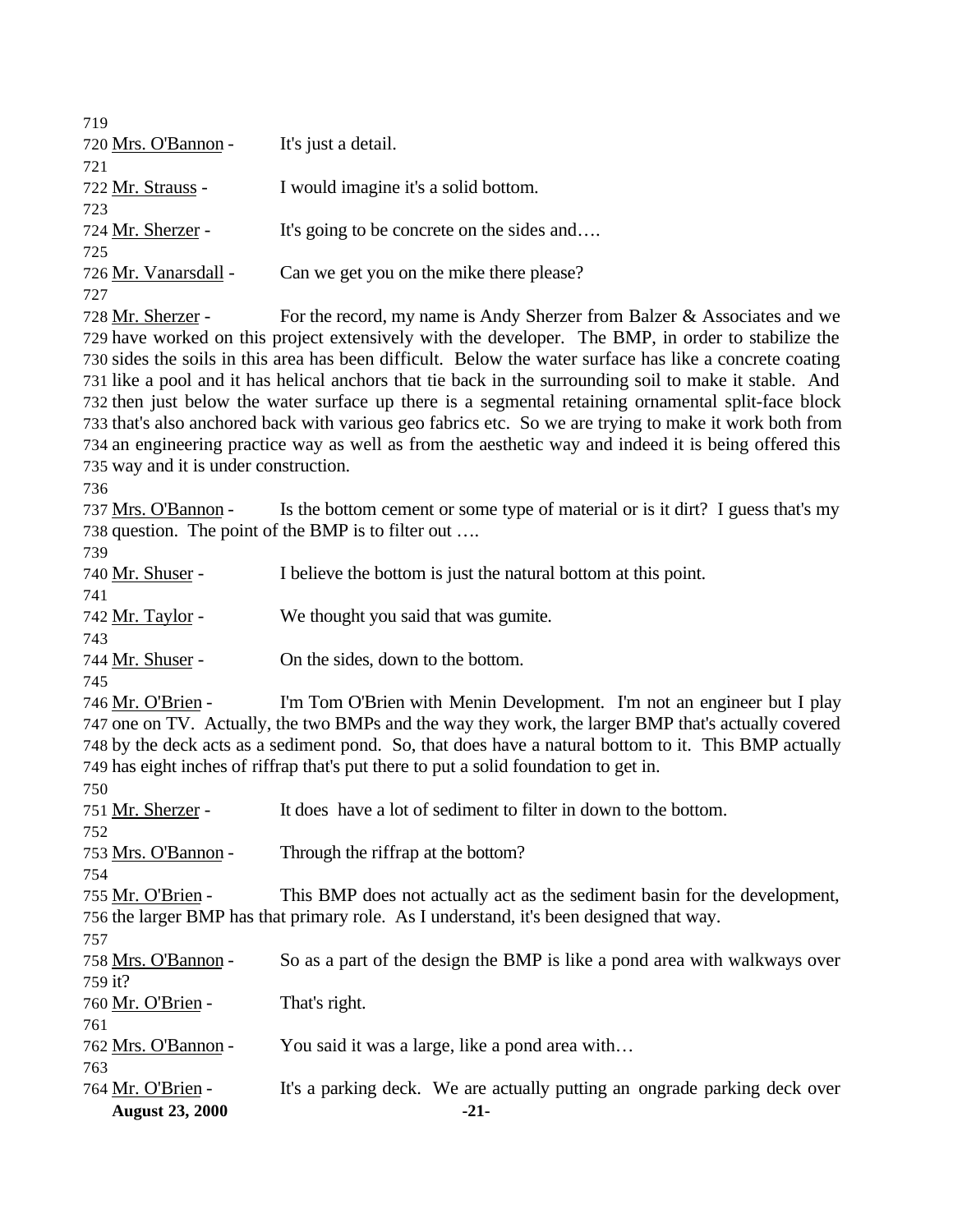the larger BMP. When you actually look at it, it's difficult to see on the plan sheet, there is actually the larger BMP under there.

 Mr. Sherzer - These BMPs, in case you may or may not know, have been the object of controversy in the past due to the, I guess, the aesthetic appearance of them. These BMPs existed, and there is an existing, you know, the large BMP is still there. You can see it now although they are working to put the foundations in for the parking deck, immediately in front to the American Family fitness. They are going to be decking over maybe 75%, 80% of that BMP. It will still be a natural water surface below it, but it's going to have a parking deck over top of it. It will still have the filtration and sediment properties both during construction it acts as a sediment basin, permanently it acts as the water quality basin long term. At this point right now it still has to be cleaned up etc. you know through the construction process, that's where everything is filtered out. That's what Mr. O'Brien was eluding to.

779 Mr. Vanarsdall - You said 75% of it will be....

 Mr. Sherzer - There is a very limited amount we have to leave open so that we can have maintenance access to it. And it has a retaining wall and it's enclosed. That's part of the approved POD plan that you all already approved, I guess, some months ago. And what Mr. Strauss' note says is that we are going to try and plant the planting around the front perimeter of that BMP along Pouncey Tract Road, was that last annotation. And we are going to coordinate that with Public Works to put them in the appropriate manner where they feel it still can be maintained yet provide some separation.

789 Ms. Dwyer - Does the decorative BMP replace the one that's out there now?

 Mr. Sherzer - It's in the same location but it's basically being totally rebuilt. And all the plantings and all the existing fencing are all being removed and taken out and it's going to be rebuilt or it's in the process of being rebuilt from the engineering side now, these aesthetic concerns you are approving now, the fence, the walls, the fountain and the plantings.

Ms. Dwyer - The old one did not have a lot of aesthetic appeal.

798 Mr. Sherzer - It did not and unfortunately it was not planted necessarily in the proper way. It was planted, I think, July 5 and no irrigation and everything basically was very, very, stressed and it remained so for the last three or four years.

 Mrs. O'Bannon - I have a question for the staff. How do you judge that a BMP is working efficiently? How do you rate it?

 Mr. Strauss - Mrs. O'Bannon, I think that is probably a question for Public Works. I don't think we can answer that question.

Mr. Marlles - It's getting a little bit outside of the expertise of the Planning staff.

**August 23, 2000 -22-** Mrs. O'Bannon - I have a meeting on Friday with the EPA about this type of thing is why my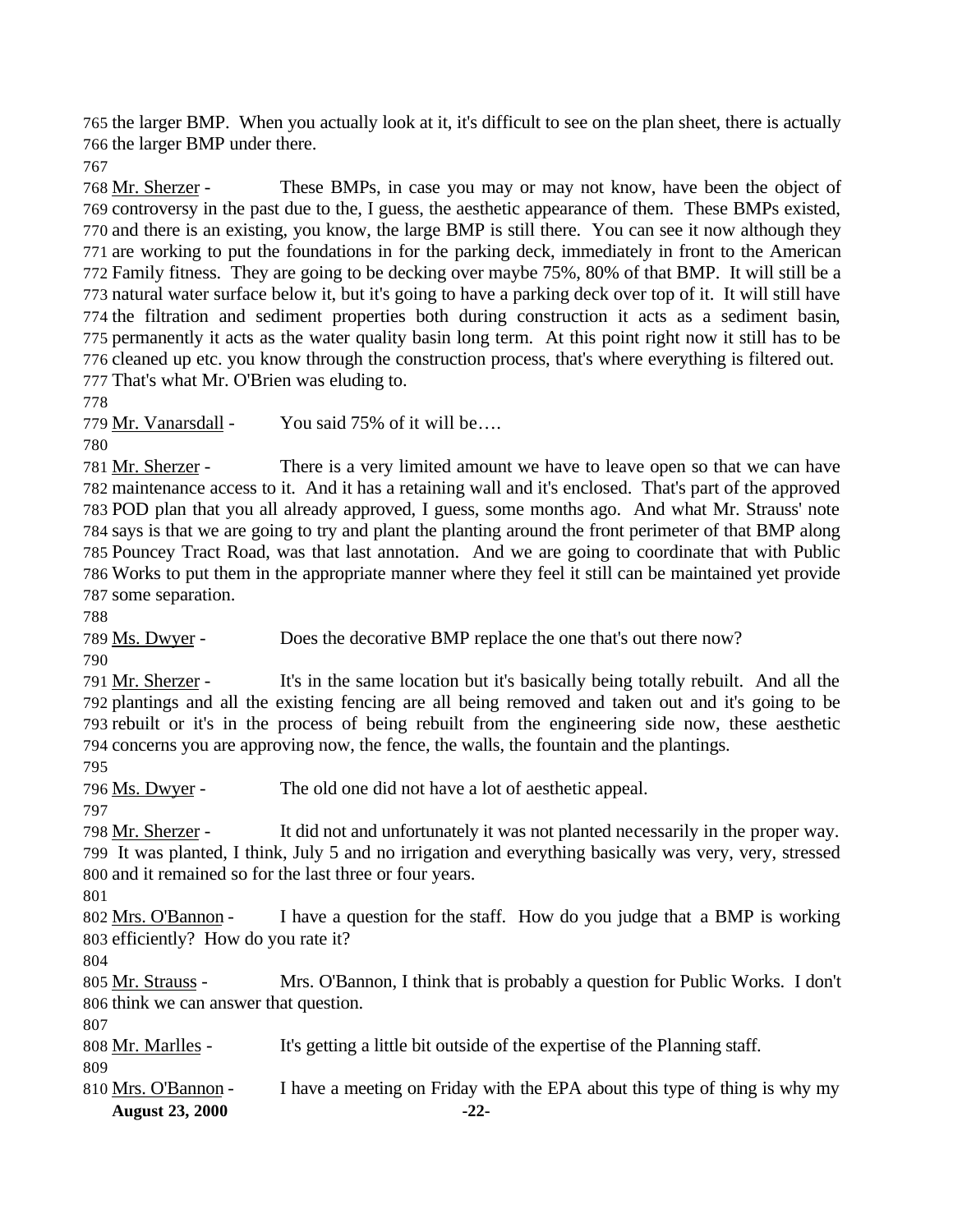**August 23, 2000 -23-** sudden interest. How do you rank it? Mr. Eure, that's not really your department of expertise, I know you're more into traffic. 814 Mr. Vanarsdall - That is a good question. Can anybody find out? Mrs. O'Bannon - Yes. How do they rate them? I like the way it looks and it seems to me it's going to be efficient. I like the idea that the BMP isn't just sitting out there. We have had a lot of trouble with BMPs and so on. 820 Mr. Strauss - When is your meeting? 822 Mrs. O'Bannon - It's this Friday. 824 Mr. Strauss - I'll talk to Public Works and try to get you some information on that. Mr. Vanarsdall - Thank you, Jim. 828 Mrs. O'Bannon - I only ask that because I was looking at it and it looks like an attractive way to do a BMP and I like the idea they've done the improvement on it from the past one. Mr. Vanarsdall - All right. Are there any other questions? Mr. Taylor. 833 Mr. Marlles - Mr. Chairman, I do want to remind you. I think Mr. Strauss indicated that we need to waive the time limit first. That would be a separate motion. Mr. Taylor - Mr. Chairman, then I would move to waive the time limits for LP/POD-80- 99, Downtown Short Pump. 839 Ms. Dwyer - Second. 841 Mr. Vanarsdall - The motion was made by Mr. Taylor and seconded by Ms. Dyer. All in favor say aye…all opposed say nay. The motion carries. The Planning Commission approved to waive the time limit for LP/POD-80-99, Downtown Short Pump. 847 Mr. Taylor - Next, Mr. Chairman, I would move approval for the landscape and lighting plan for LP/POD-80-99, Downtown Short Pump, subject to the annotations on the plan and the standard conditions for landscape and lighting plans. Ms. Dwyer - Second. Mr. Vanarsdall - The motion was made by Mr. Taylor and seconded by Ms. Dyer. All in favor say aye…all opposed say nay. The motion carries. The Planning Commission approved the landscape and lighting plan for LP/POD-80-99, Downtown Short Pump, subject to the standard conditions for landscape and lighting plans and the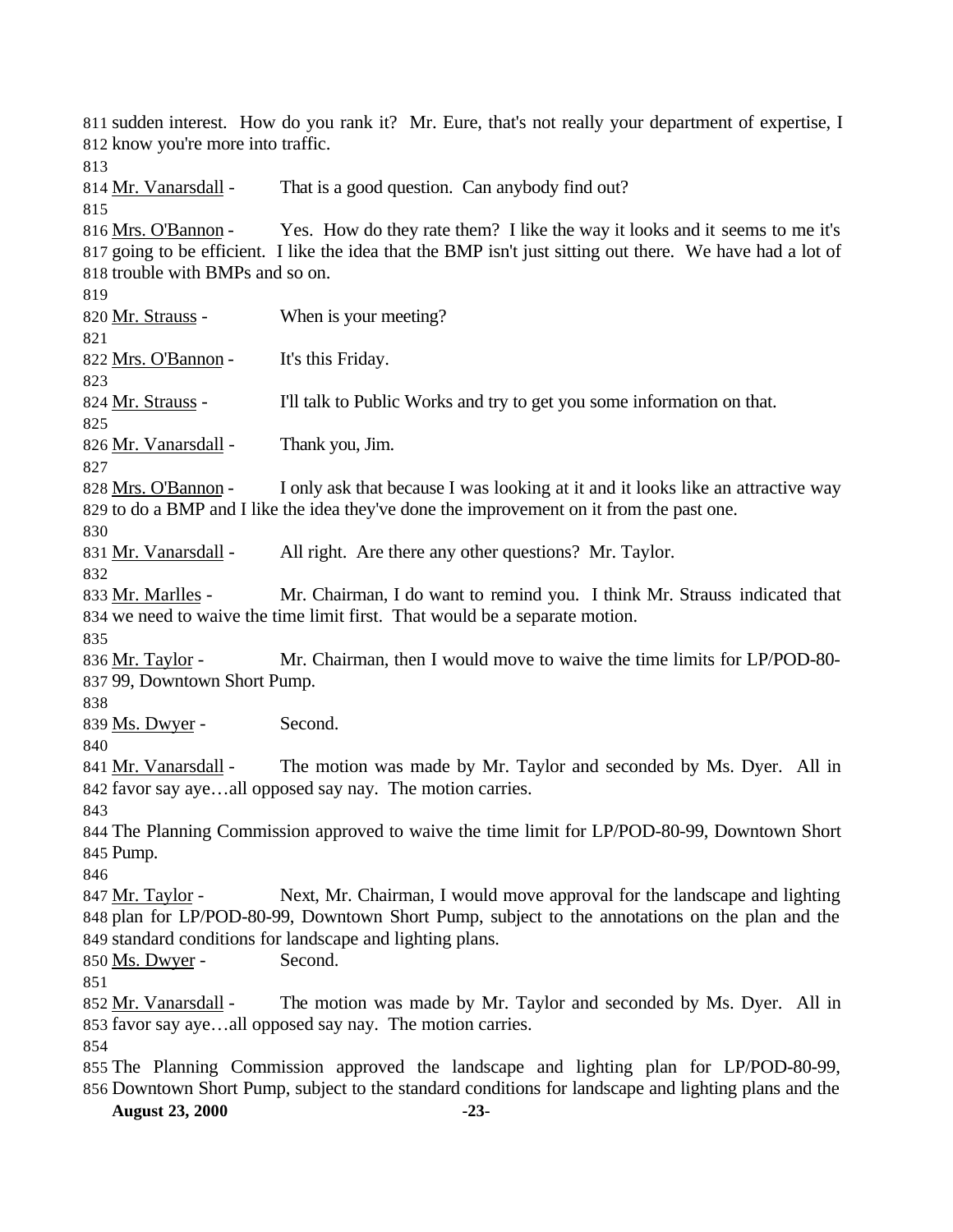annotations on the plans. 

#### **PLAN OF DEVELOPMENT**

POD-71-00 Motley's Auction Group **Engineering Design Associates for Seven Pines Limited Partnership and MTM-Seven Pines, L.L.C.:** Request for approval of a plan of development, as required by Chapter 24, Section 24-106 of the Henrico County Code to construct a onestory, 19,560 square foot automotive auction facility. The 24.3 acre site is located on the north line of Old Williamsburg Road at Whiteside Road on parcel 165-A-12B. The zoning is M-1C, Light Industrial District (Conditional) and ASO (Airport Safety Overlay District). County water and sewer. **(Varina)**

 Mr. Vanarsdall - Is there anyone in the audience in opposition to POD-71-00, Motley's Auction Group? No opposition. Mr. Kennedy.

 Mr. Kennedy - Mr. Chairman, ladies and gentlemen of the Commission, staff recommends approval of Motley's Auction Group. The reason it is before you now and not on the Expedited Agenda is because there is an exception required for a proposed architectural finish. The proffers of the zoning case C-45C-00 provide that if they use painted block or unfinished block that they would require specific Planning Commission approval. In this case, the applicant is intending to use a painted split face block. Staff doesn't have any opposition to their request subject to the conditions that they have already agreed to and they have discussed with Mrs. Quesinberry. The building itself is 750 feet from Williamsburg Road so it will not be visible. To the east they have a 50-foot proffer buffer, to the west, actually northwest, there is actually a 200-foot-deep environmental protection area because of the wetlands. So they are not going to be visible from the road or the adjacent properties. So we really don't have any concern about that. As far as Mrs. Quesinberry having discussed with them, the applicant has agreed that it would be an earth-tone color. The reason why they have asked for painting the split face block, they advised us that it is waterproofing purposes. They have agreed to paint it an earth tone. The Planning Commission can be assured that it is not going to be NAPA "yellow" or Home Depot "orange" or Lowes "blue." It's going to be a natural earth-tone color. And Mrs. Quesinberry asked me to prepare a resolution and Ms. Dwyer has agreed to sponsor that resolution for Mrs. Quesinberry. 

| 893 Ms. Isaac -<br><b>August 23, 2000</b> | Painting of block immensely helps the water proofing. It is so much easier<br>$-24-$ |
|-------------------------------------------|--------------------------------------------------------------------------------------|
| 892                                       |                                                                                      |
| 891 purposes.                             |                                                                                      |
| 890 Ms. Dwyer -                           | I understand from staff that it needs to be painted for waterproofing                |
| 889                                       |                                                                                      |
| 888 Ms. Isaac -                           | Good morning. Again, I'm Laraine Isaac.                                              |
| 887                                       |                                                                                      |
| 886 Ms. Dwyer -                           | I just have one question of the applicant.                                           |
| 885                                       |                                                                                      |
| 884 Mr. Vanarsdall -                      | All right. Are there any questions?                                                  |
|                                           |                                                                                      |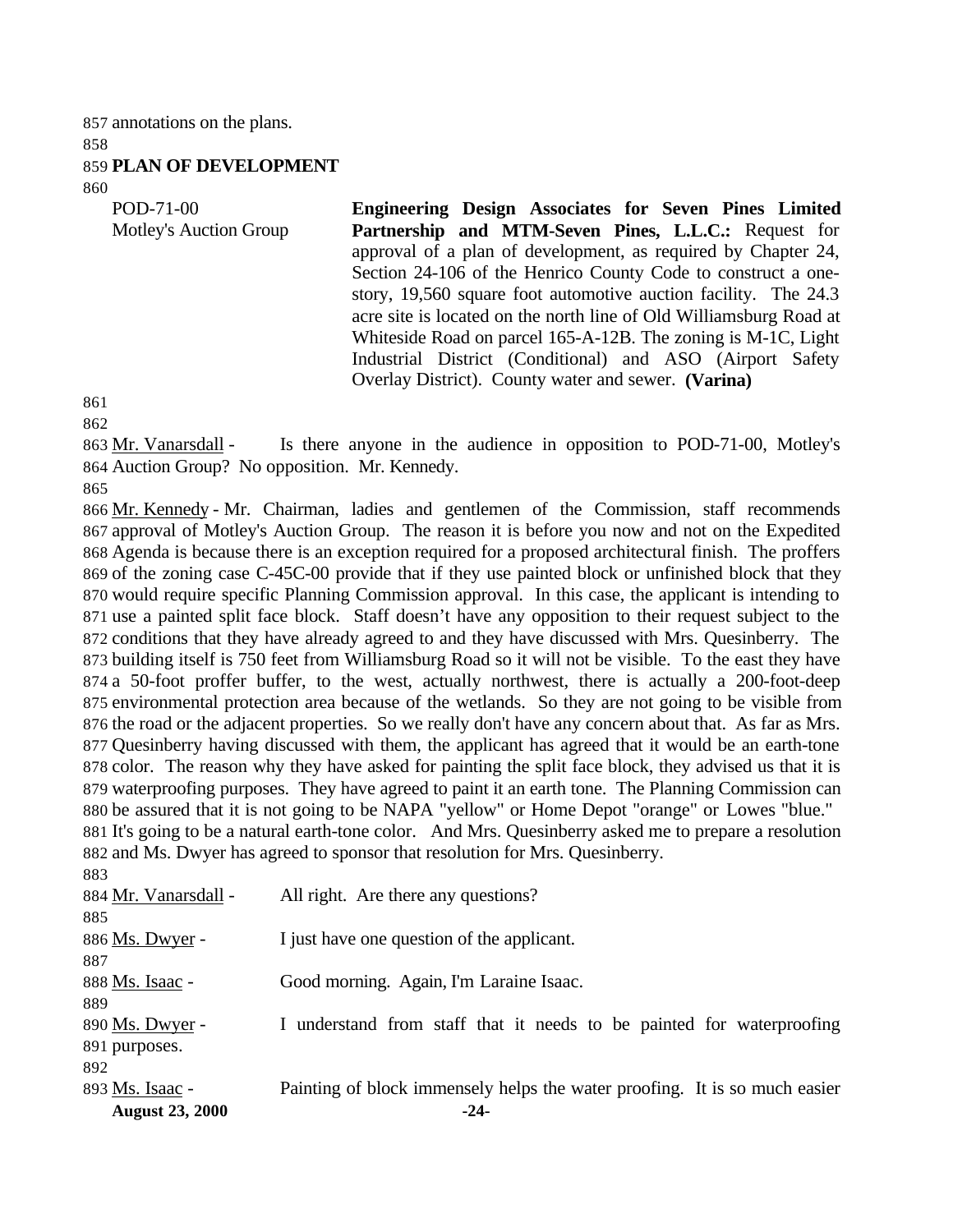to repaint a building than to deal with the internal water damage. We advise all of our clients who are using block to paint it for that purpose. On the aesthetic side, if block gets dirty or stained, you can get water stains, there nothing you can do. With painted building you can go back refresh it always making it look new by repainting it. And it really doesn't create that much of a maintenance problem.

 Ms. Dwyer - Does it peel? Ms. Isaac - Not, if it is done right. Ms. Dwyer - That's the key. 906 Mr. Taylor - I think that there are also certain pretreatment chemicals that you can apply to the concrete block prior to the application of the paint that serve to approve the adhesion of the paint to the block and I would assume that that is going to be used. 910 Ms. Isaac - You are using products that are made specifically for this, you are not going down to Benjamin Moore and picking up a can of latex and putting it on. And it is the adhesive quality is so much different than what you would go buy to paint a house. Ms. Dwyer - All right. Thank you. 916 Mr. Taylor - I have one question and that is, as I read this, I come to the conclusion that this is going to be for motor vehicles only and heavy equipment. 919 Ms. Isaac - As opposed to.... Mr. Taylor - As opposed to the auction operation that they have on Broad Street now. Ms. Isaac - This is primarily for automobile and equipment auction. Mr. Taylor - And there is no surface treatment on this parking lot is it? This is just natural? Ms. Isaac - Part of the parking will be in asphalt, of course, the public parking will meet all of the standards of any public parking in the County. Where the cars will be kept, is paved. The equipment storage is a combination of gravel where that machinery could actually be sitting with grass between it to be use as driveways. 

 Mr. Taylor - One concern that I had is that with this equipment effectively being parked there for a long period of time is a concern of oil leakage or lubricant leakage onto the ground and then perhaps into the adjacent drainage systems. And I wondered if there had been any thought given to working to prevent that perhaps, Laraine, by providing some kind of a berm around the parking area for the equipment just in case there is a heavy storm and runoff we wouldn't get water carrying those lubricants into the adjacent drainage areas.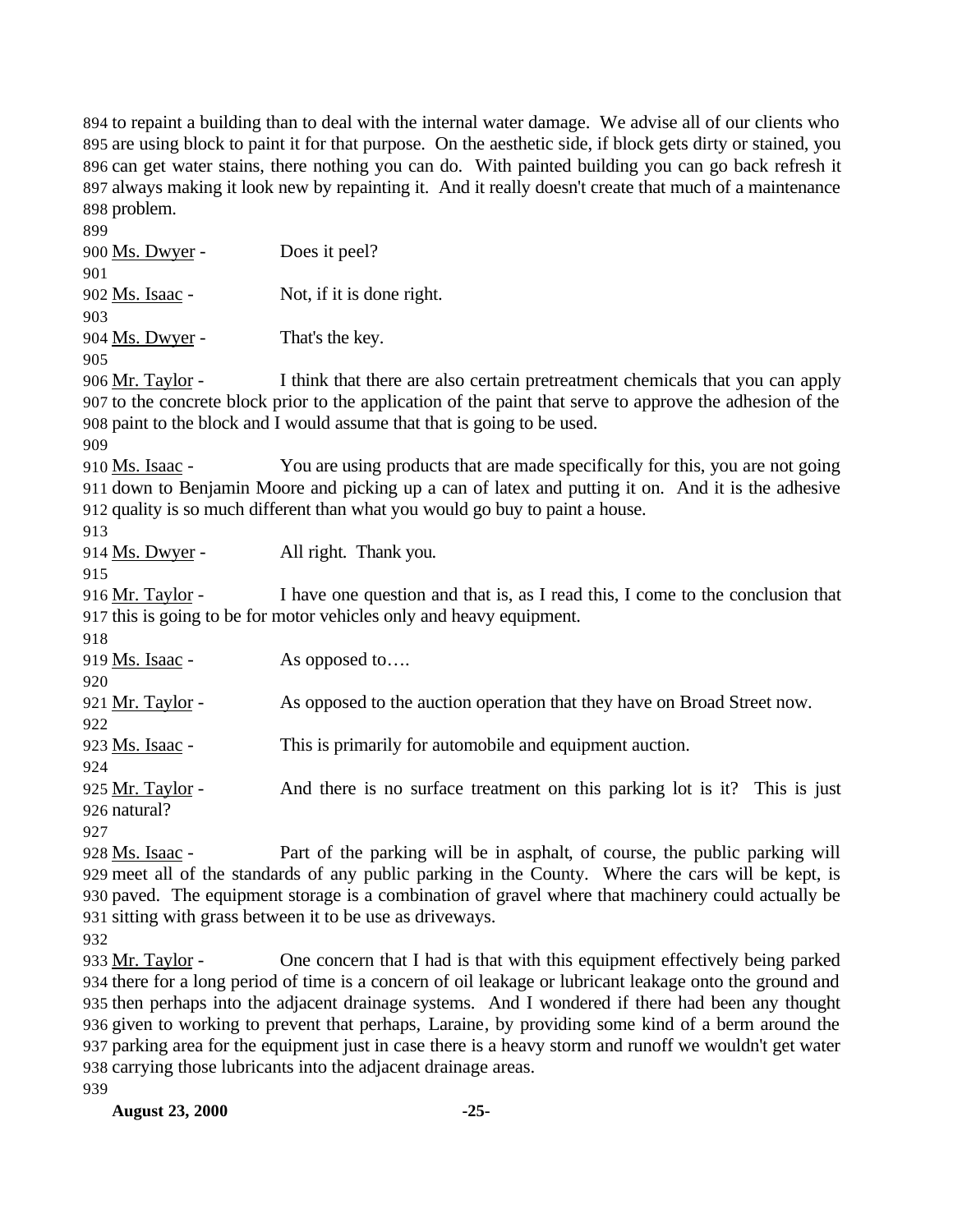Ms. Isaac - I believe that during the rezoning of this property, they added Proffer No. 18 that dealt with spill prevention control and counter measure plan. On who is going to be doing the inspections, what kind of remedial action will be taken. And I believe that was what was required in order to insure these kinds of things wouldn't happen and how, if they did, they would be addressed.

946 Mr. Taylor - Thank you, very much, that's fine.

948 Mr. Vanarsdall - Are they going to move from Broad Street... You know they have a place on Broad Street now where the old Capitol Lincoln Mercury used to be, are they moving or is this an addition, do you know?

Ms. Isaac - It is my understanding that they are moving.

 Mr. Vanarsdall - That's what I thought. They will have a lot more space down here. Thank you. Are there any other questions? If not, I'll entertain a motion, Ms. Dwyer.

957 Ms. Dwyer - I did speak to Mrs. Quesinberry about this as well, particularly about the,... I guess there needs to be a separate motion that needs to be made to permit painted CMU and I think the case has been made for that. Staff is in agreement and Mrs. Quesinberry is in agreement. This is the building that is located a fair distance from the road and from other residences and apparently this is necessary to insure that the block will be waterproof. So with that, I move the approval of the different architectural treatment as requested by the applicant for case POD-71-00. This painted CMU is permitted in the proffers if the Planning Commission specifically agrees to do that at POD time. So, I move for the approval of that subject to the conditions that will be annotated on the plan. I'll just go ahead and read those into the record because I'm not sure how that will be presented. So, the first one is that "The exterior walls shall be constructed of split- face CMU painted in earth-tone color. And the second condition is that the paint color or colors and their application will be reviewed and approved by staff. So, I move that we allow that.

Mr. Taylor - I will second that motion.

972 <u>Mr. Vanarsdall</u> - What about the added conditions?

 Ms. Dwyer - I haven't made a motion on the case yet, I'm just making a motion to the exception to the proffered requirements for architectural treatment. So, I just assume we would move that and then the case.

977 Mr. Vanarsdall - All right. The motion was made by Ms. Dwyer and seconded by Mr. Taylor. All in favor say aye…all opposed say nay. The motion carries.

 The Planning Commission approved the different architectural treatment requested by the applicant.

 Ms. Dwyer - Okay. Now, I'll move for approval of the plan of development, POD-71- 00, Motley's Auction Group, subject to the annotations on the plans, the standard conditions for this development and additional conditions Nos. 23 through 35.

**August 23, 2000 -26-**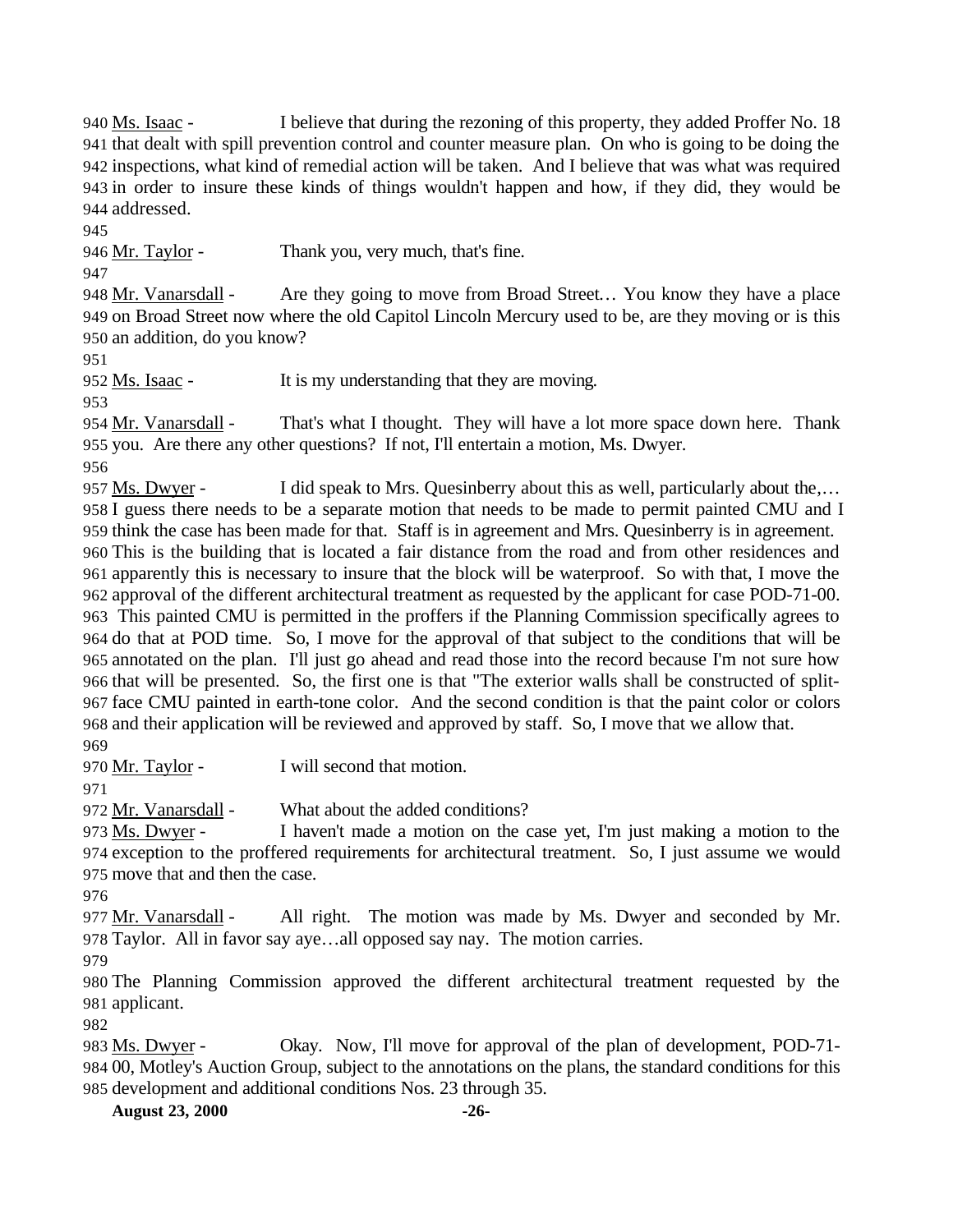987 Mr. Taylor - I'll second that.

 Mr. Vanarsdall - All right. The motion was made by Ms. Dwyer and seconded by Mr. Taylor. All in favor say aye…all opposed say nay. The motion carries.

 The Planning Commission approved POD-71-00, Motley's Auction Group, subject to the standard conditions for developments of this type, the annotations on the plans and the following additional conditions:

 23. The easements for drainage and utilities as shown on approved plans shall be granted to the County in a form acceptable to the County Attorney prior to any occupancy permits being issued. The easement plats and any other required information shall be submitted to the County Real Property Agent at least sixty (60) days prior to requesting occupancy permits.

 24. The limits and elevations of the 100-year frequency flood shall be conspicuously noted on the plan "Limits of 100 Year Floodplain." In addition, the delineated 100-year floodplain must be labeled "Variable Width Drainage and Utility Easement." The easement shall be granted to the County prior to the issuance of any occupancy permits.

 25. The developer shall provide fire hydrants as required by the Department of Public Utilities in its approval of the utility plans and contracts.

26. All repair work shall be conducted entirely within the enclosed building.

 27. The proffers approved as a part of zoning case **C-45C-00** shall be incorporated in this approval.

 28. Any necessary off-site drainage easements must be obtained in a form acceptable to the County Attorney prior to final approval of the construction plans by the Department of Public Works.

 29. Deviations from County standards for pavement, curb or curb and gutter design shall be approved by the County Engineer prior to final approval of the construction plans by the Department of Public Works.

 30. The loading areas shall be subject to the requirements of Chapter 24, Section 24-97(b) of 1017 the Henrico County Code.

 31. Insurance Services Office (ISO) calculations must be included with the utilities plans and contracts and must be approved by the Department of Public Utilities prior to the issuance of a building permit.

 32. Approval of the construction plans by the Department of Public Works does not establish the curb and gutter elevations along the Henrico County maintained right-of-way. The elevations will be set by Henrico County.

 33. The owners shall not begin clearing of the site until the following conditions have been met:

 (a) The site engineer shall conspicuously illustrate on the plan of development or subdivision construction plan and the Erosion and Sediment Control Plan, the limits of the areas to be cleared and the methods of protecting the required buffer areas. The location of utility lines, drainage structures and easements shall be shown.

**August 23, 2000 -27-** (b) After the Erosion and Sediment Control Plan has been approved but prior to any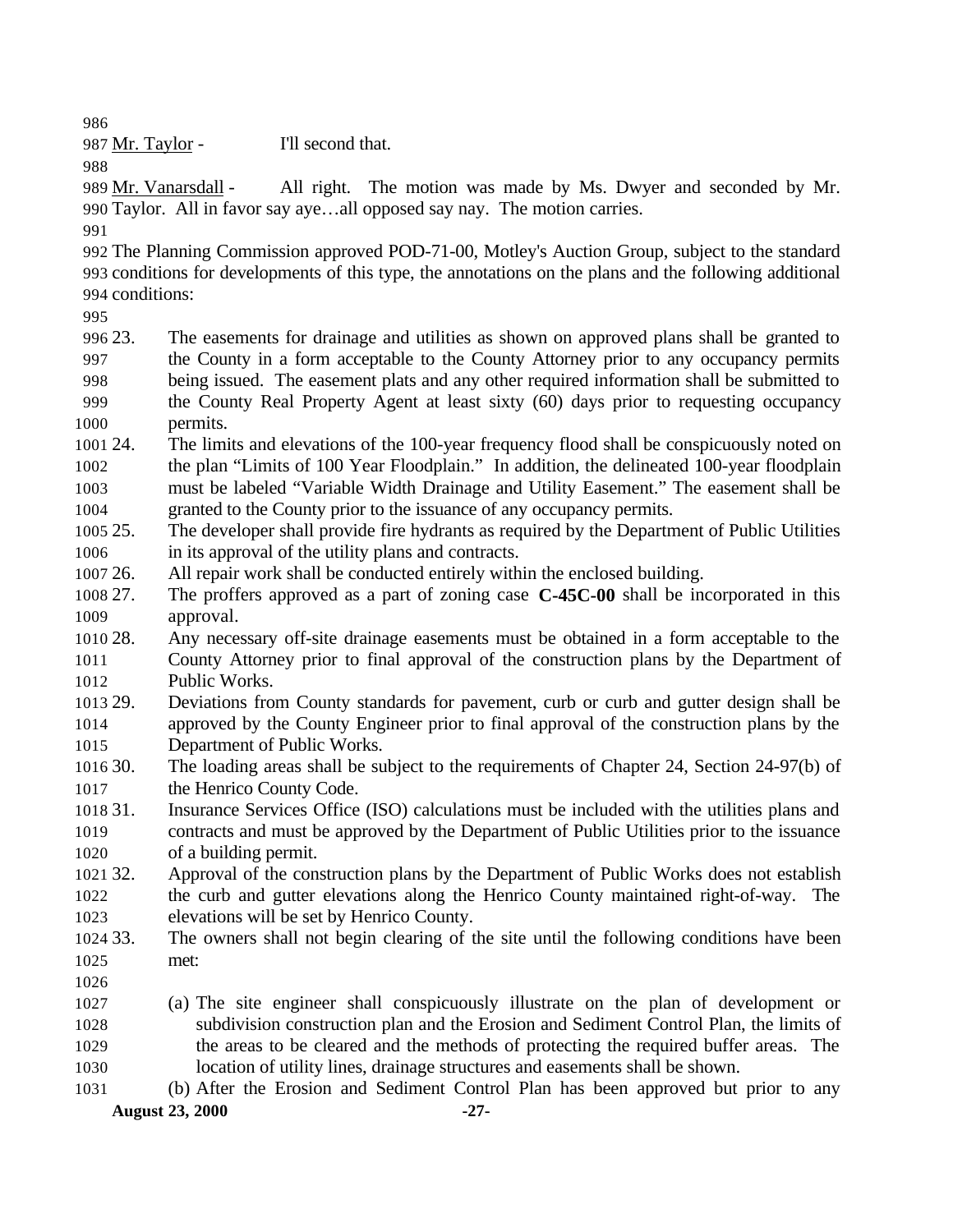clearing or grading operations of the site, the owner shall have the limits of clearing delineated with approved methods such as flagging, silt fencing or temporary fencing.

- (c) The site engineer shall certify in writing to the owner that the limits of clearing have been staked in accordance with the approved plans. A copy of this letter shall be sent to the Planning Office and the Department of Public Works.
- (d) The owner shall be responsible for the protection of the buffer areas and for replanting and/or supplemental planting and other necessary improvements to the buffer as may be appropriate or required to correct problems. The details shall be included on the landscape plans for Planning Commission approval.
- 34. Outdoor storage, loading and parking areas shall be clearly identified on the construction plans. Areas devoted to storage and display of heavy equipment shall not be used for other vehicular parking or display unless paved and improved to County standards.
- 35. The conceptual master plan, as submitted with this application, is for planning and information purposes only. All Subsequent detailed plans of development and construction plans needed to implement this conceptual plan may be administratively reviewed and approved and shall be subject to all regulations in effect at the time such subsequent plans are submitted for review/approval.
- 

 Mr. Marlles - Mr. Chairman, the last item on the agenda is the approval of the calendar for the 2001 year. There has been a little bit of discussion that has occurred already on this. I should say, that it is not necessary that we take action on this. However, we may want to have a little discussion to guide staff. It has been suggested on the Rezoning Calendar that the March 15, 2001, meeting be moved to another date. That is the week of the American Planning Association Conference in New Orleans. Planning Commission members and staff are scheduled to be back in town by the Thursday. However, if there is any interest, and maybe to early to determine that on going on any of the side trips that are provided by APA or for personal reasons, it may be difficult to have that meeting that night. But we will be back in town on Wednesday 14. So, the Commission may want to consider moving that particular date. If it is moved to the next week, which would be, I believe, is March 27, it would create a back to back meeting situation with the 1061 POD meeting on Wednesday and the Rezoning meeting would be on the  $29<sup>th</sup>$ . We have done that in the past, but, again, you may want to discuss that.

 The other item that I would point out, in November we do have a back to back situation with the Rezoning meeting being on November 15 and the POD meeting being on Wednesday, November 14. That situation is a little bit more difficult to avoid, particularly with Thanksgiving. So, I'm not sure if we are going to be able to adjust that. But, we may want to discuss the possibility of moving the meeting on March 15.

| 1069                   |                                                                     |
|------------------------|---------------------------------------------------------------------|
| 1070 Mr. Vanarsdall -  | Mrs. O'Bannon, has the Board decided what they are going to do for  |
| 1071 Christmas?        |                                                                     |
| 1072                   |                                                                     |
| 1073 Mrs. O'Bannon -   | Next year?                                                          |
| 1074                   |                                                                     |
| 1075 Ms. Dwyer -       | They don't plan that far ahead.                                     |
| 1076                   |                                                                     |
| 1077 Mrs. O'Bannon -   | Actually, not for 2001. Usually they cancel the meetings before the |
| <b>August 23, 2000</b> | $-28-$                                                              |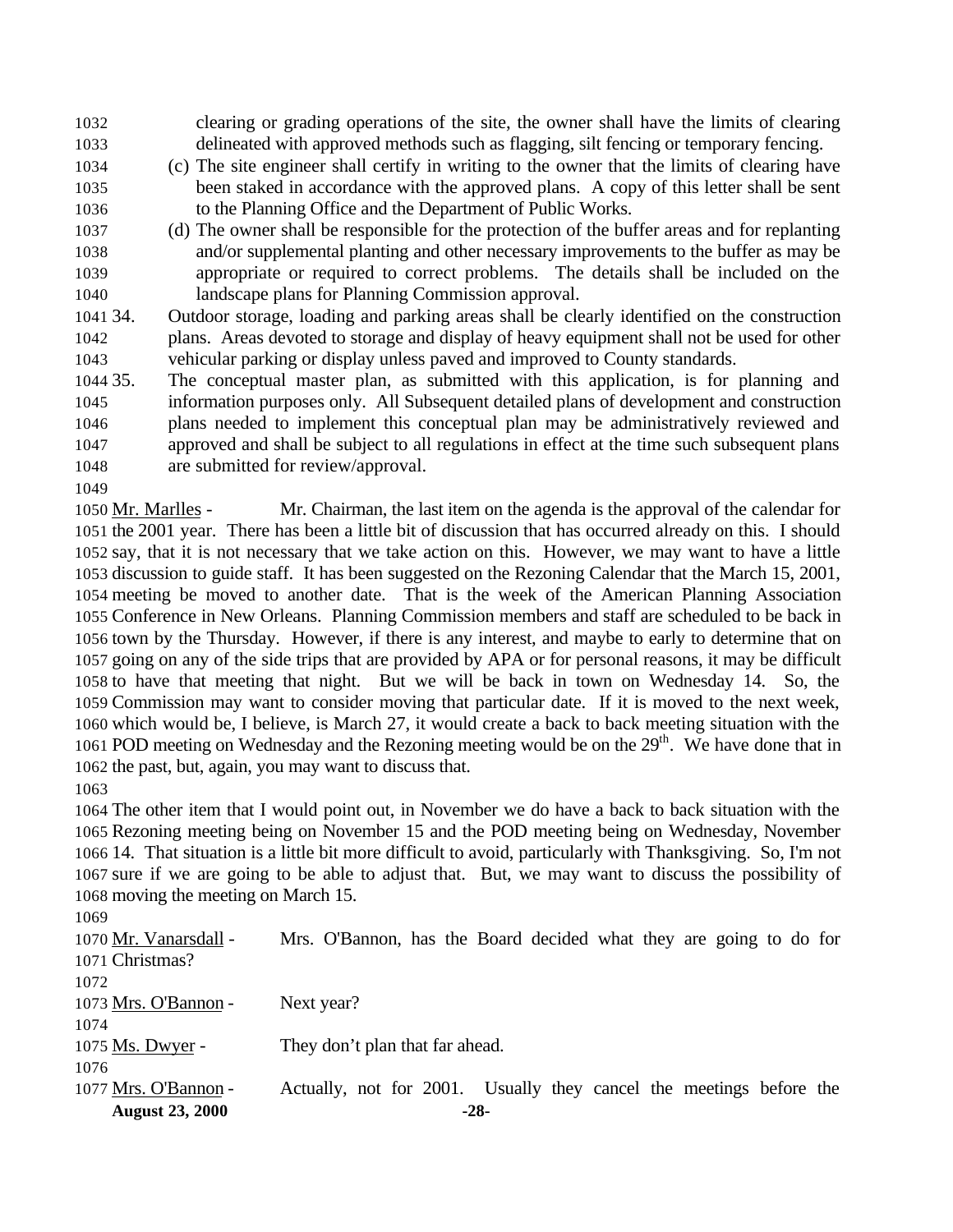Thanksgiving and Christmas holidays. But, I have no idea for the year 2001. We usually approach that closer to the December meeting or even the January meeting. 

1081 Mr. Vanarsdall - Do you want to take this up at the next meeting? Or, Ms. Dwyer, or Mr. Taylor do you have anything to add to that?

**August 23, 2000 -29-** 1084 Mr. Taylor - No. 1086 Ms. Dwyer - I don't think it is good to have back to back meetings. 1088 Mr. Marlles - If we can avoid it. Mr. Vanarsdall - It doesn't put any strain on us, it's on the staff, if y'all can handle it. Ms. Dwyer - Maybe you can move both meetings or move one up a couple of days or something. 1095 Mr. Vanarsdall - I think we should work on the 19. That's the latest I can remember. 1097 Mr. Marlles - What staff can do, we can check with the clerk's office to find out what may be in stored for the Board and we can come back and look at those dates. But, we can bring this back to you at your next meeting. Mr. Vanarsdall - Okay. Good. Mr. Marlles - Mr. Chairman, I've just got a couple of informational items. Hopefully, all of you have received the VCPA newsletter, which came in the mail. Mrs. O'Bannon, did you get one? Mrs. O'Bannon - Yes. I got three of them. Mr. Marlles - I have extras here if anybody does not have one, but I just wanted to point out that this is the institute for Planning Commission members. It is sponsored by VCPA. It's going to be held from October 9, 2000 to October 10, 2000 at National Bridge. I have gone through the agenda for the institute. It actually has a number of pretty interesting sessions so if there are any Planning Commission members that are interested in attending that, or staff, you can let me know and we will certainly try to make arrangements to try to have some representation there. Mr. Vanarsdall - This is over a holiday weekend, isn't it? Mr. Marlles - It is. I think that is Columbus Day weekend. Mr. Vanarsdall - I understand that… We used to have two and then we stopped having two a couple of years ago, didn't we?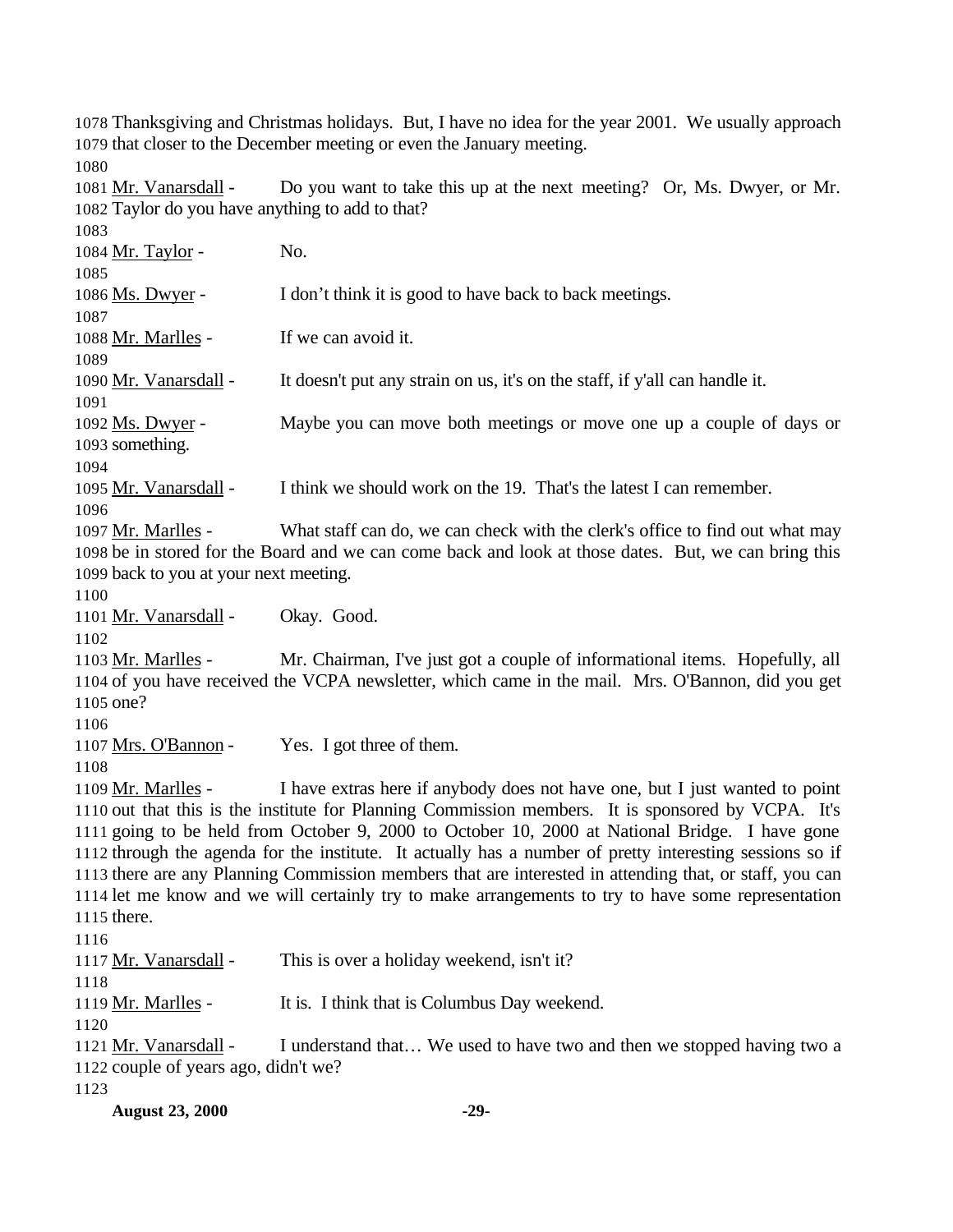Mr. Marlles - Yes. What has happened is VCPA and APA are now collaborating on a spring conference. But, VCPA, you are right, used to have the fall institute, traditionally its has had the fall institute for Planning Commission members and used to have a spring conference and now that's done in collaboration with APA. The institute, I guess I'll say this for Mr. Taylor and Mrs. O'Bannon, I know that you are both familiar with the Certified Planning Commissioner's Program. That's kind of the basic training program for Planning Commission members. The institute is really intended to be the ongoing training for Planning Commission members. What they try to do, VCPA, and Mike Chandler with Virginia Tech, is cover topics of current interest for Planning Commissioners around the state. But, I would certainly encourage you to look at the schedule and attend those institutes when they are offered in the fall. 

1135 Mr. Vanarsdall - Okay. I've been to several of them in the past. I haven't been in two years. I think they are good. Thank you for that. And Mrs. Via term is up now, isn't it?

 Mr. Marlles - That is correct. I think the Commission is aware that Mrs. Via has been president of the Virginia Chapter of the American Planning Association. I think her term did expire within the past month.

1142 Mr. Vanarsdall - Is there anything else? 

 Mr. Marlles - Well, while I have a chance. I'm not sure if all of the Commission members are aware that Mr. Michael Whitney has resigned from the Planning staff to take a position in Colorado, just in case you weren't aware of that.

 Mr. Vanarsdall - Yes, I was. Thank you for announcing that, and he's going to be near his family also. Anybody have anything over here, since we have a short day?

 Mrs. O'Bannon - I just have one comment. I want it to reflect in the minutes, and I should said this at the beginning of the meeting, that I was voting today due to the absence of two of the members of the Commission. So, if that could be reflected at the beginning of the minutes. 

 Mr. Marlles - Mr. Chairman, I have one last items. I know at previous Planning Commission meetings there has been some interest or questions regarding the various items that have been referred, that have been acted upon by the Planning Commission and referred to the County Administration and the Board for action. There are actually quite a few. What I have passed out to you is a letter from the County Manager dated August 18, 2000, to the members of the Board. It references the various items that have been acted upon by the Planning Commission.

 The Manager sets forth in that letter what he feels are his priorities and they include the Enterprise Zone Application, the ordinance amendment on Multi-Family Development Standards and Residential Setbacks and the West Broad Street I-65 Land Use Study. He is pooling the Board members to determine what their priorities are. But, I think one thing I would say, and what we have to keep in mind, is that in addition to those items that are referred to the Board by the Planning Commission, there are also many other items that the Board has to schedule and consider for scheduling for work sessions and public hearings. But, this hopefully will bring you up-to-date on what the status of those various items are.

**August 23, 2000 -30-**